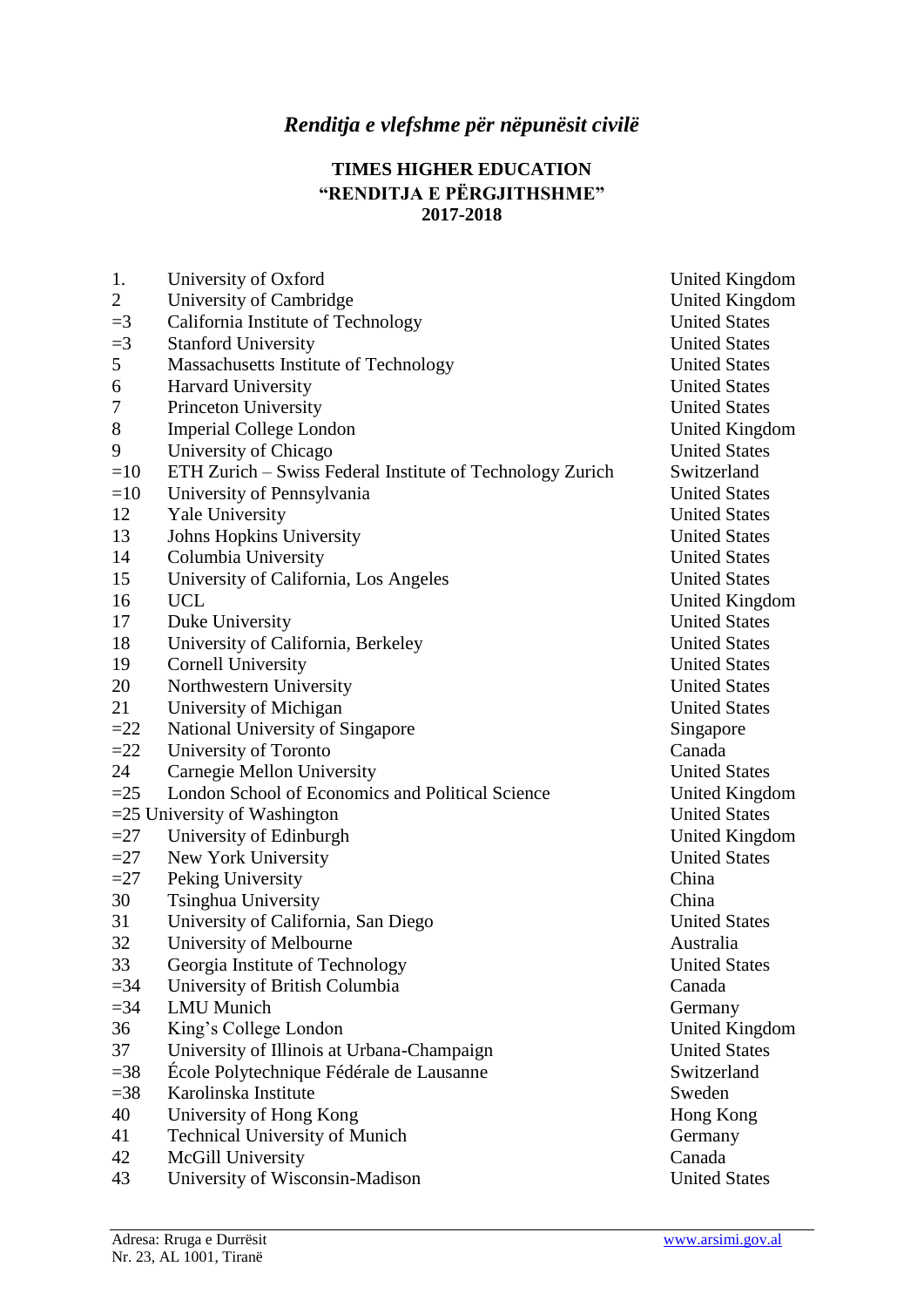| 44     | Hong Kong University of Science and Technology            | Hong Ko          |
|--------|-----------------------------------------------------------|------------------|
| 45     | Heidelberg University                                     | Germany          |
| 46     | University of Tokyo                                       | Japan            |
| 47     | <b>KU</b> Leuven                                          | Belgium          |
| 48     | <b>Australian National University</b>                     | Australia        |
| 49     | University of Texas at Austin                             | United St        |
| $=50$  | <b>Brown University</b>                                   | United St        |
|        | $=$ 52 Washington University in St Louis                  | United St        |
| 52     | Nanyang Technological University, Singapore               | Singapor         |
| 53     | University of California, Santa Barbara                   | United St        |
| $=$ 54 | University of California, Davis                           | United St        |
| $=$ 54 | University of Manchester                                  | United K         |
| $=$ 56 | University of Minnesota                                   | United St        |
| $=$ 56 | University of North Carolina at Chapel Hill               | United St        |
| 58     | Chinese University of Hong Kong                           | Hong Ko          |
| 59     | University of Amsterdam                                   | Netherlar        |
| 60     | Purdue University                                         | United St        |
| 61     | University of Sydney                                      | Australia        |
| 62     | Humboldt University of Berlin                             | Germany          |
| 63     | Delft University of Technology                            | Netherlar        |
| 64     | Wageningen University & Research                          | Netherlar        |
| 65     | University of Queensland                                  | Australia        |
| 66     | University of Southern California                         | United St        |
| 67     | Leiden University                                         | Netherlar        |
| 68     | <b>Utrecht University</b>                                 | Netherlar        |
| 69     | University of Maryland, College Park                      | United St        |
| $=70$  | <b>Boston University</b>                                  | United St        |
| $=70$  | <b>Ohio State University</b>                              | United St        |
| $=72$  | <b>Erasmus University Rotterdam</b>                       | Netherlar        |
| $=72$  | Paris Sciences et Lettres - PSL Research University Paris | France           |
| $=74$  | Kyoto University                                          | Japan            |
| $=74$  | Seoul National University                                 | South Ko         |
|        | 78 University of Bristol                                  | United K         |
| 77     | Pennsylvania State University                             | United St        |
| 78     | McMaster University                                       | Canada           |
| 79     | <b>RWTH Aachen University</b>                             | Germany          |
| $= 80$ | University of Glasgow                                     | United K         |
| $= 80$ | <b>Monash University</b>                                  | Australia        |
| 82     | University of Freiburg                                    | Germany          |
| $= 83$ | University of Groningen                                   | Netherlar        |
| $= 83$ | Michigan State University                                 | United St        |
| 85     | University of New South Wales                             | Australia        |
| $= 86$ | <b>Rice University</b>                                    | <b>United St</b> |
| $= 86$ | Uppsala University                                        | Sweden           |
| 88     | Free University of Berlin                                 | Germany          |
| 89     | Dartmouth College                                         | United St        |
| 90     | University of Helsinki                                    | Finland          |
| 91     | University of Warwick                                     | United K         |
| 92     | <b>Technical University of Berlin</b>                     | Germany          |
| 93     | <b>Lund University</b>                                    | Sweden           |

Hong Kong Germany<br>Japan **United States** United States United States Singapore United States United States United Kingdom United States United States Hong Kong Netherlands **United States** Netherlands Netherlands United States Netherlands Netherlands United States United States United States Netherlands<br>v Paris France South Korea United Kingdom **United States** Germany United Kingdom Netherlands United States United States **United States** United Kingdom Germany<br>Sweden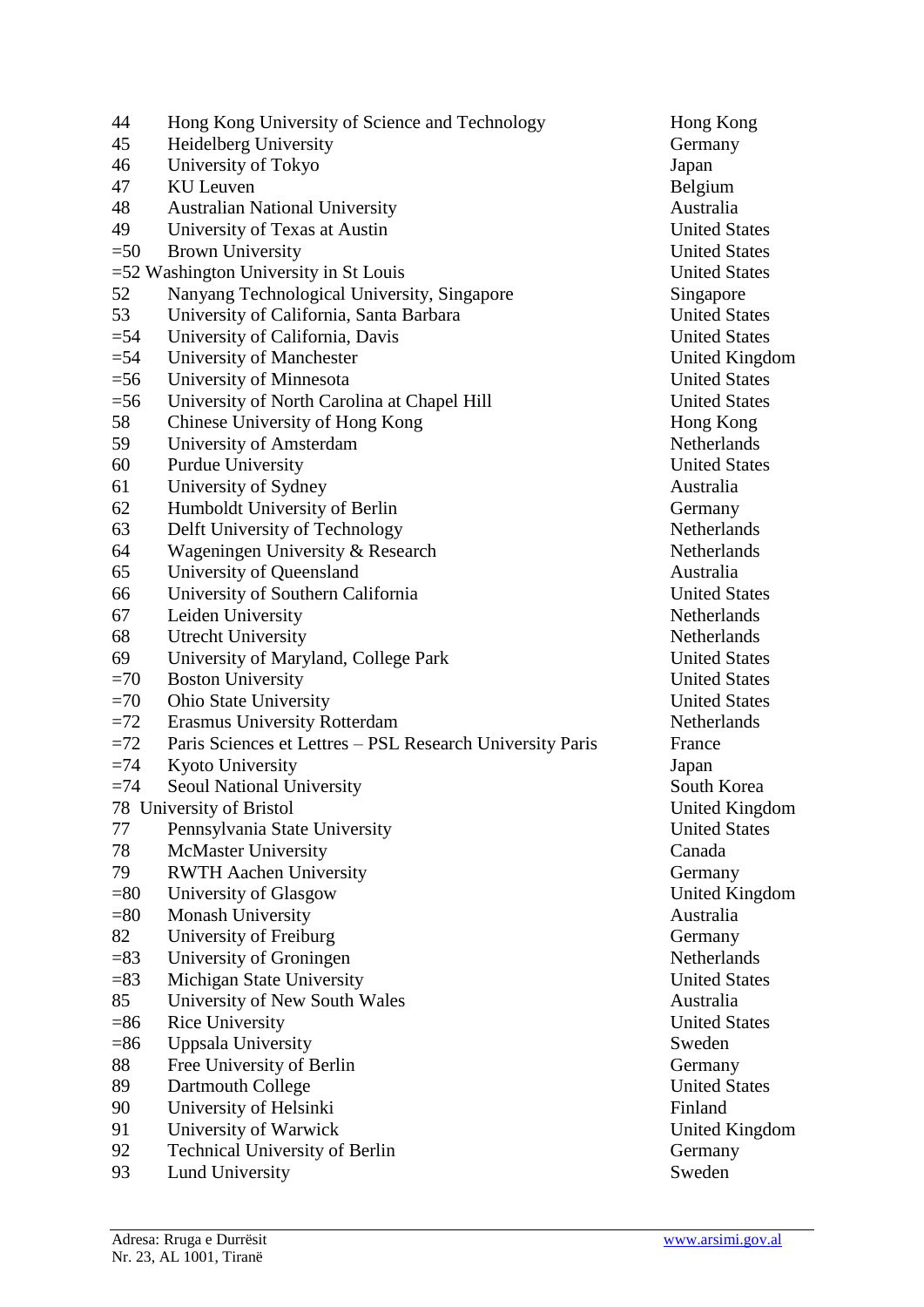| 94     | University of Tübingen                                     | Germany          |
|--------|------------------------------------------------------------|------------------|
| $=95$  | University of Basel                                        | Switzerla        |
| $=95$  | Korea Advanced Institute of Science and Technology (KAIST) | South Ko         |
| 97     | Durham University                                          | United K         |
| 98     | <b>Emory University</b>                                    | United St        |
| 99     | University of California, Irvine                           | United St        |
| $=100$ | University of Bonn                                         | Germany          |
|        | University of Colorado Boulder                             | United St        |
| $=100$ | University of Pittsburgh                                   | United St        |
| 103    | <b>Maastricht University</b>                               | Netherlar        |
| 104    | University of Sheffield                                    | United K         |
| $=105$ | University of Bern                                         | Switzerla        |
| $=105$ | Vanderbilt University                                      | United St        |
| 107    | <b>Ghent University</b>                                    | Belgium          |
| 108    | University of Montreal                                     | Canada           |
| $=109$ | <b>Aarhus University</b>                                   | Denmark          |
| $=109$ | University of Copenhagen                                   | Denmark          |
| $=111$ | Sungkyunkwan University (SKKU)                             | South Ko         |
| $=111$ | University of Western Australia                            | Australia        |
| $=113$ | University of Göttingen                                    | Germany          |
| $=113$ | University of Virginia                                     | <b>United St</b> |
| 115    | École Polytechnique                                        | France           |
| 116    | <b>Fudan University</b>                                    | China            |
| $=117$ | Indiana University                                         | United St        |
| $=117$ | <b>Trinity College Dublin</b>                              | Ireland          |
| $=119$ | University of Alberta                                      | Canada           |
| $=119$ | City University of Hong Kong                               | Hong Ko          |
| 121    | Queen Mary University of London                            | United K         |
| 122    | Radboud University Nijmegen                                | Netherlar        |
| $=123$ | Georgetown University                                      | United St        |
| $=123$ | Pierre and Marie Curie University                          | France           |
| 125    | University of Mannheim                                     | Germany          |
|        | Arizona State University                                   | United St        |
| $=126$ | Charité - Universitätsmedizin Berlin                       | Germany          |
| $=126$ | University of Southampton                                  | United K         |
| 129    | Université Catholique de Louvain                           | Belgium          |
| $=130$ | University of Exeter                                       | United K         |
| $=130$ | University of Geneva                                       | Switzerla        |
| 132    | University of Science and Technology of China              | China            |
| 133    | Karlsruhe Institute of Technology                          | Germany          |
| $=134$ | University of Adelaide                                     | Australia        |
| $=134$ | Stockholm University                                       | Sweden           |
| 136    | University of Zurich                                       | Switzerla        |
| $=137$ | Pohang University of Science and Technology                | South Ko         |
| $=137$ | University of York                                         | United K         |
| 139    | University of Leeds                                        | United K         |
| 140    | Pompeu Fabra University                                    | Spain            |
| $=141$ | University of Birmingham                                   | United K         |
| $=141$ | Eindhoven University of Technology                         | Netherlar        |
| $=143$ | University of Florida                                      | United St        |

Switzerland South Korea United Kingdom **United States** United States United States United States Netherlands United Kingdom Switzerland United States South Korea United States United States Hong Kong United Kingdom Netherlands United States Germany **United States** Germany United Kingdom United Kingdom Switzerland Switzerland South Korea United Kingdom United Kingdom United Kingdom Netherlands<br>United States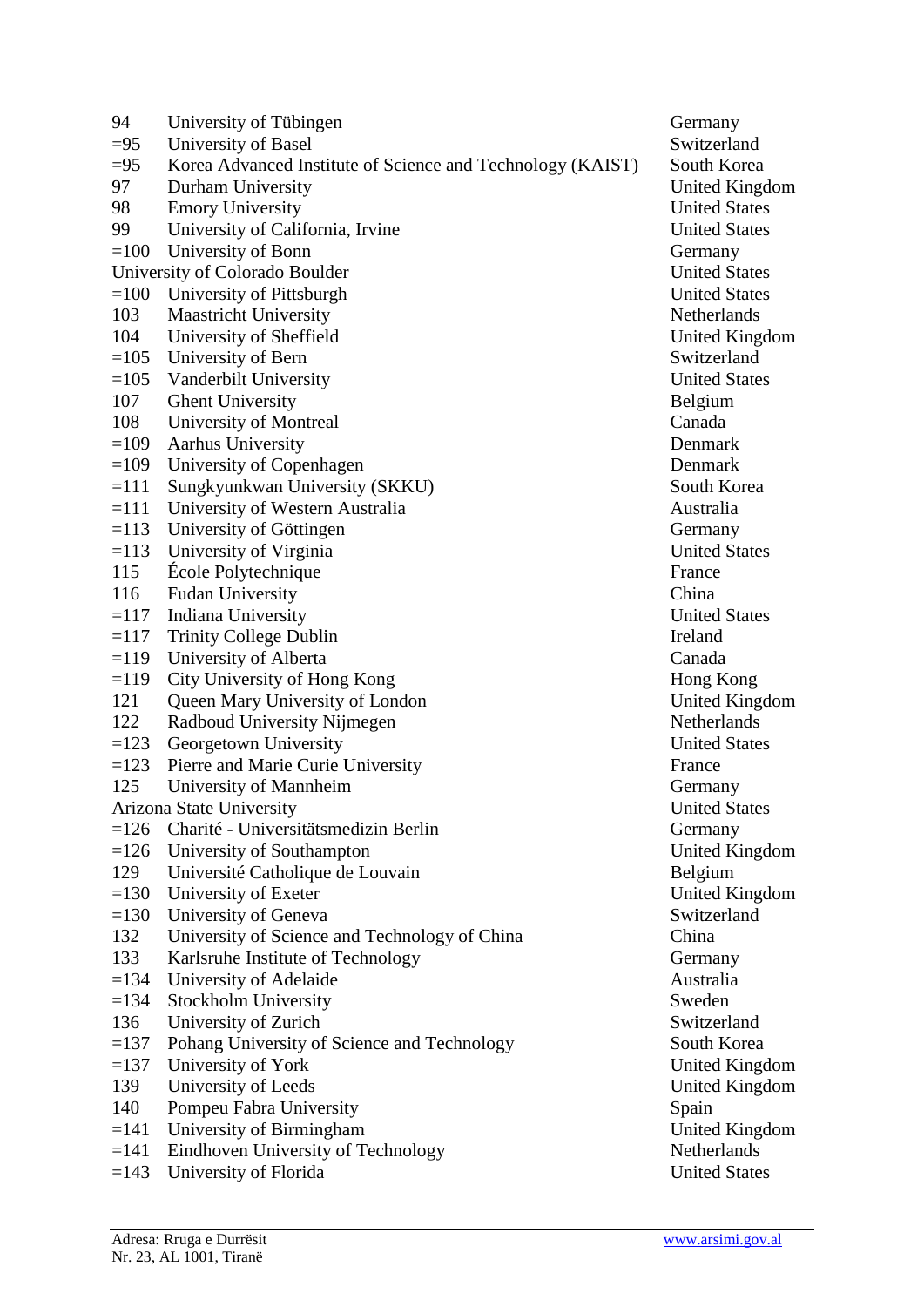| $=143$ | University of St Andrews                    | United K  |
|--------|---------------------------------------------|-----------|
| 145    | University of Cologne                       | Germany   |
| 146    | University of Oslo                          | Norway    |
| $=147$ | Autonomous University of Barcelona          | Spain     |
| $=147$ | University of Nottingham                    | United K  |
|        | $=147$ University of Sussex                 | United K  |
|        | $=150$ Lancaster University                 | United K  |
|        | 151 University of Notre Dame                | United St |
| 152    | University of Lausanne                      | Switzerla |
| $=153$ | <b>Technical University of Denmark</b>      | Denmark   |
| $=153$ | University of Rochester                     | United St |
| $=155$ | Scuola Superiore Sant'Anna                  | Italy     |
|        | $=155$ TU Dresden                           | Germany   |
|        | $=155$ Ulm University                       | Germany   |
| 158    | Case Western Reserve University             | United St |
|        | $=159$ University of Leicester              | United K  |
| $=159$ | Texas A&M University                        | United St |
| 161    | University of Arizona                       | United St |
| $=162$ | University of California, Santa Cruz        | United St |
| $=162$ | <b>Cardiff University</b>                   | United K  |
| $=162$ | University of Erlangen-Nuremberg            | Germany   |
| $=165$ | University of Vienna                        | Austria   |
| $=165$ | Vrije Universiteit Amsterdam                | Netherlar |
| $=165$ | University of Würzburg                      | Germany   |
| 168    | University of Alabama at Birmingham         | United St |
| $=169$ | Nanjing University                          | China     |
| $=169$ | <b>Tufts University</b>                     | United St |
| 171    | University of Cape Town                     | South Af  |
| 172    | Rutgers, the State University of New Jersey | United St |
|        | $=173$ KTH Royal Institute of Technology    | Sweden    |
|        | $=173$ University of Münster                | Germany   |
|        | $=175$ Université Libre de Bruxelles        | Belgium   |
|        | $=177$ Newcastle University                 | United K  |
| $=177$ | University of Liverpool                     | United K  |
| $=177$ | Zhejiang University                         | China     |
| $=179$ | University of Luxembourg                    | Luxembo   |
| $=179$ | University of Twente                        | Netherlar |
| 181    | Paris-Sud University                        | France    |
| $=182$ | École Normale Supérieure de Lyon            | France    |
| $=182$ | Hong Kong Polytechnic University            | Hong Ko   |
| 184    | Scuola Normale Superiore di Pisa            | Italy     |
| 185    | University of Aberdeen                      | United K  |
| 186    | University of Miami                         | United St |
| 187    | University of Dundee                        | United K  |
| $=188$ | University of East Anglia                   | United K  |
| $=188$ | Shanghai Jiao Tong University               | China     |
| 190    | <b>Aalto University</b>                     | Finland   |
| 191    | University of Massachusetts                 | United St |
| 192    | University of Auckland                      | New Zea   |
|        |                                             | $1 \cap$  |

193 Northeastern University United States

United Kingdom United Kingdom United Kingdom United Kingdom **United States** Switzerland United States Germany **United States** United Kingdom United States **United States** United States United Kingdom Germany Netherlands United States **United States** South Africa 172 Rutgers (The States United States Germany United Kingdom United Kingdom Luxembourg **Netherlands** Hong Kong United Kingdom **United States** United Kingdom United Kingdom **United States** New Zealand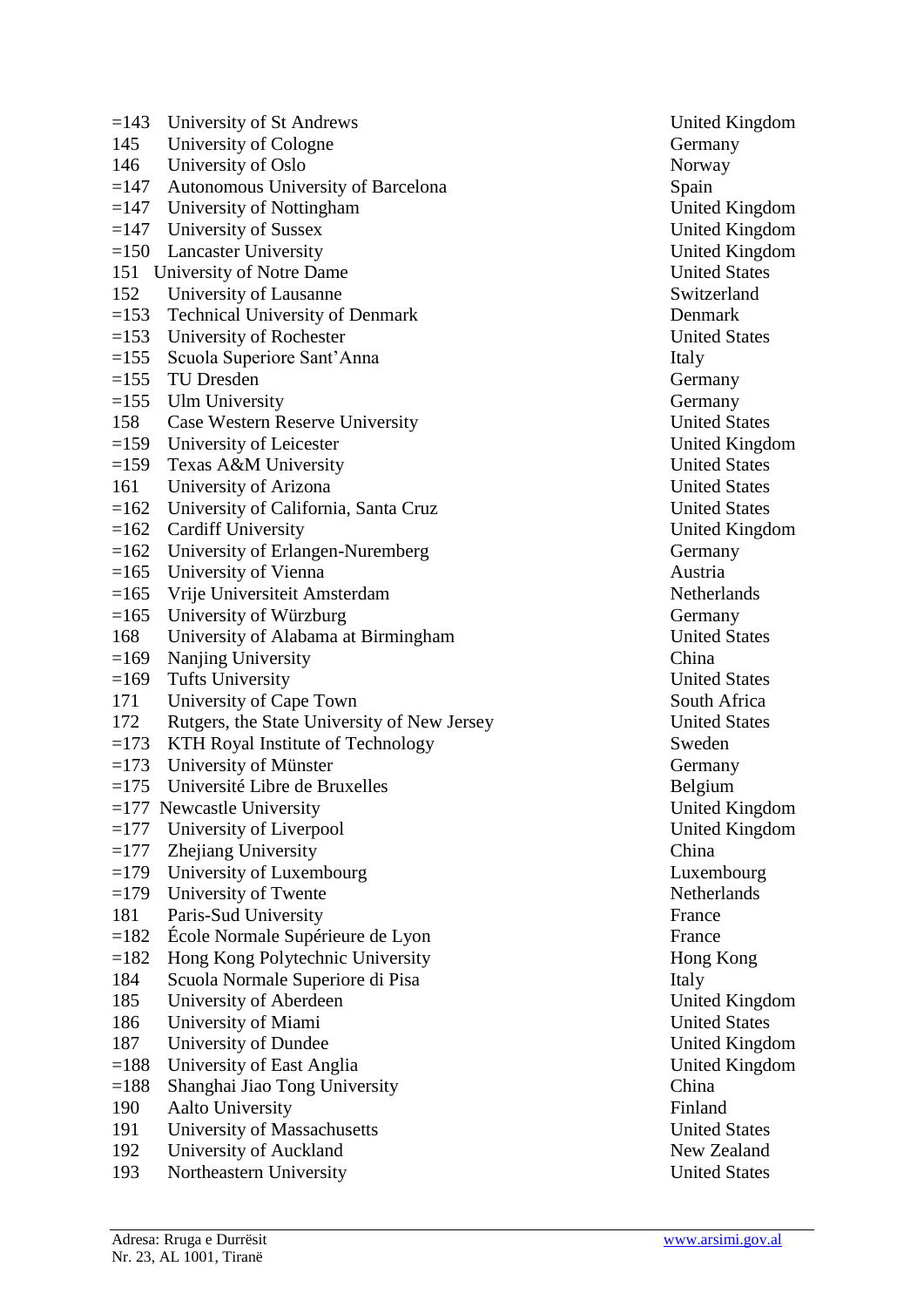| 194         | <b>Lomonosov Moscow State University</b>           | Russian               |  |  |
|-------------|----------------------------------------------------|-----------------------|--|--|
| Federation  |                                                    |                       |  |  |
| 195         | <b>Tilburg University</b>                          | <b>Netherlands</b>    |  |  |
| 196         | Paris-Sorbonne University – Paris 4                | France                |  |  |
| 197         | Royal Holloway, University of London               | <b>United Kingdom</b> |  |  |
| $=198$      | University of California, Riverside                | <b>United States</b>  |  |  |
| $=198$      | University of Gothenburg                           | Sweden                |  |  |
| $=198$      | National Taiwan University                         | Taiwan                |  |  |
|             | 201-250 Aalborg University                         | Denmark               |  |  |
| $201 - 250$ | University of Antwerp                              | Belgium               |  |  |
| $201 - 250$ | University of Barcelona                            | Spain                 |  |  |
| $201 - 250$ | University of Bergen                               | Norway                |  |  |
| $201 - 250$ | University of Bologna                              | Italy                 |  |  |
| $201 - 250$ | <b>Brandeis University</b>                         | <b>United States</b>  |  |  |
| $201 - 250$ | University of Calgary                              | Canada                |  |  |
| $201 - 250$ | Chalmers University of Technology                  | Sweden                |  |  |
| $201 - 250$ | University of Cincinnati                           | <b>United States</b>  |  |  |
| $201 - 250$ | <b>Copenhagen Business School</b>                  | Denmark               |  |  |
| $201 - 250$ | University of Delaware                             | <b>United States</b>  |  |  |
| $201 - 250$ | University of Duisburg-Essen                       | Germany               |  |  |
| $201 - 250$ | Florida State University                           | <b>United States</b>  |  |  |
| $201 - 250$ | University of Fribourg                             | Switzerland           |  |  |
| $201 - 250$ | George Washington University                       | <b>United States</b>  |  |  |
| $201 - 250$ | University of Hamburg                              | Germany               |  |  |
| $201 - 250$ | University of Hawai'i at Mānoa                     | <b>United States</b>  |  |  |
| $201 - 250$ | Hebrew University of Jerusalem                     | Israel                |  |  |
| $201 - 250$ | University of Iceland                              | Iceland               |  |  |
| $201 - 250$ | University of Iowa                                 | <b>United States</b>  |  |  |
| $201 - 250$ | <b>James Cook University</b>                       | Australia             |  |  |
| $201 - 250$ | University of Kiel                                 | Germany               |  |  |
| $201 - 250$ | King Abdulaziz University                          | Saudi Arabia          |  |  |
| $201 - 250$ | University of Konstanz                             | Germany               |  |  |
| $201 - 250$ | Korea University                                   | South Korea           |  |  |
| $201 - 250$ | Royal College of Surgeons in Ireland               | Ireland               |  |  |
| $201 - 250$ | <b>Ruhr University Bochum</b>                      | Germany               |  |  |
| $201 - 250$ | University of South Australia                      | Australia             |  |  |
| $201 - 250$ | St George's, University of London                  | <b>United Kingdom</b> |  |  |
| $201 - 250$ | University of Stuttgart                            | Germany               |  |  |
| $201 - 250$ | University of Tampere                              | Finland               |  |  |
| $201 - 250$ | <b>Technical University of Darmstadt</b>           | Germany               |  |  |
| $201 - 250$ | University of Technology, Sydney                   | Australia             |  |  |
| $201 - 250$ | Tel Aviv University                                | <b>Israel</b>         |  |  |
| $201 - 250$ | University of Texas at Dallas                      | <b>United States</b>  |  |  |
| $201 - 250$ | Tohoku University                                  | Japan                 |  |  |
| $201 - 250$ | Ulsan National Institute of Science and Technology | South Korea           |  |  |
| $201 - 250$ | University College Dublin                          | Ireland               |  |  |
| $201 - 250$ | University of Utah                                 | <b>United States</b>  |  |  |
| $201 - 250$ | Vita-Salute San Raffaele University                | Italy                 |  |  |
| $201 - 250$ | University of Waterloo                             | Canada                |  |  |
| $201 - 250$ | <b>Western University</b>                          | Canada                |  |  |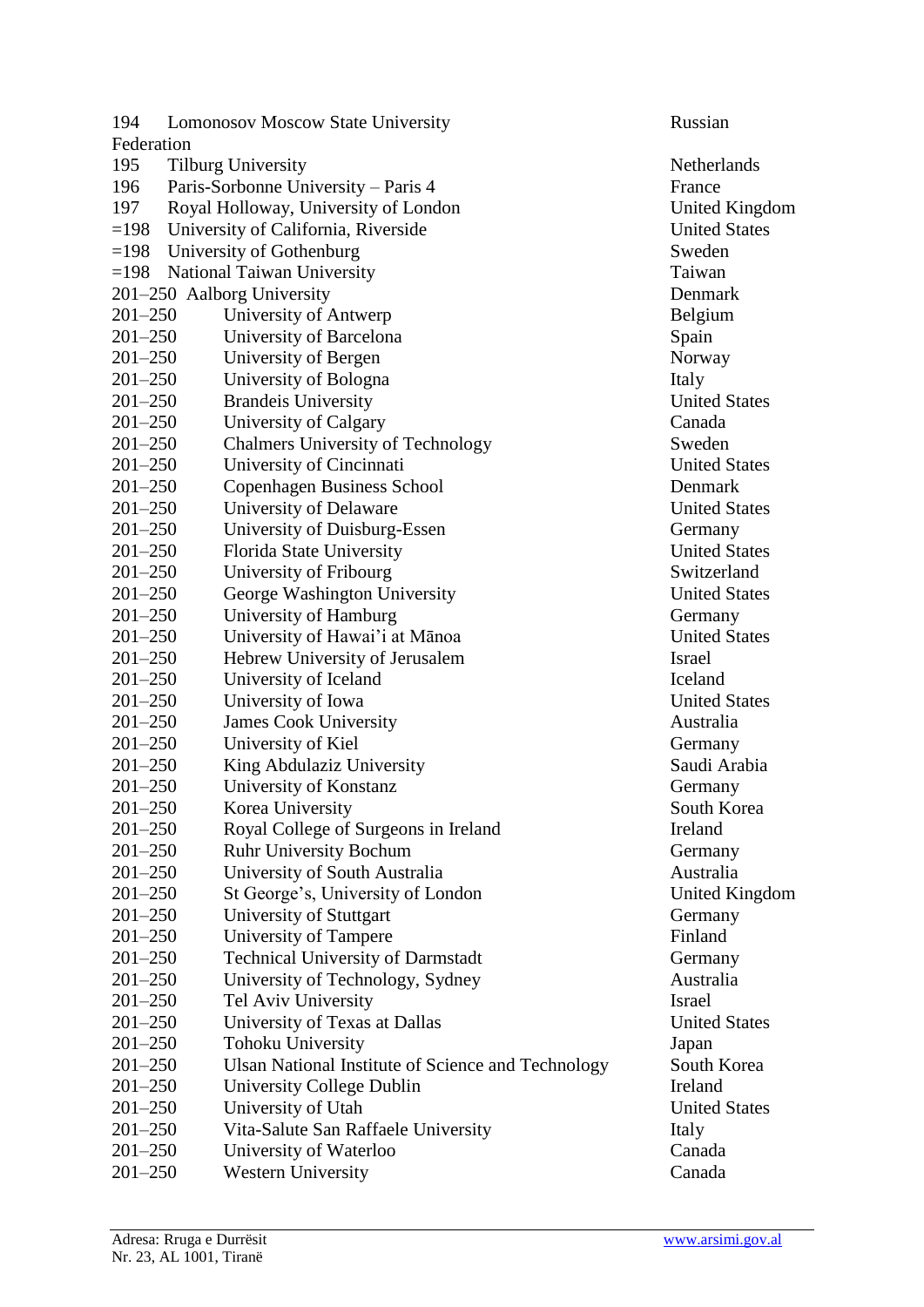201–250 Yonsei University (Seoul campus) South Korea 251–300. Aix-Marseille University France 251–300. University of Bath United Kingdom 251–300. University of Bayreuth Germany 251–300. Bielefeld University Germany 251–300. University of Bremen Germany 251–300. University at Buffalo United States 251–300. Clark University United States 251–300. University of Colorado Denver United States 251–300. Colorado School of Mines United States 251–300. Dalhousie University Canada 251–300. École des Ponts ParisTech France 251–300. University of Essex United Kingdom 251–300. Goethe University Frankfurt Germany 251–300. Griffith University Australia 251–300. University of Hohenheim Germany 251–300. University of Illinois at Chicago United States 251–300. Indian Institute of Science India 251–300.University of Innsbruck Austria 251–300. Johannes Gutenberg University of Mainz Germany 251–300. Laval University Canada 251–300. Macquarie University Australia 251–300. University of Marburg Germany 251–300. Medical University of Vienna Austria 251–300.Moscow Institute of Physics and Technology Russian Federation 251–300.University of Newcastle Australia 251–300.North Carolina State University United States 251–300.Norwegian University of Science and Technology Norway 251–300. University of Oregon United States 251–300. Oregon Health and Science University United States 251–300. University of Oulu Finland 251–300. Queen's University Canada 251–300. University of São Paulo Brazil 251–300. Simon Fraser University Canada 251–300. University of Southern Denmark Denmark 251–300. University of South Florida United States 251–300. Stony Brook University United States 251–300. University of Surrey United Kingdom 251–300. Swansea University United Kingdom 251–300. Swedish University of Agricultural Sciences Sweden 251–300. Syracuse University United States 251–300. Tokyo Institute of Technology Japan 251–300. University of Trento Italy 251–300. Umeå University Sweden 251–300. Wake Forest University United States 251–300. William & Mary United States 251–300. University of the Witwatersrand South Africa 251–300. University of Wollongong Australia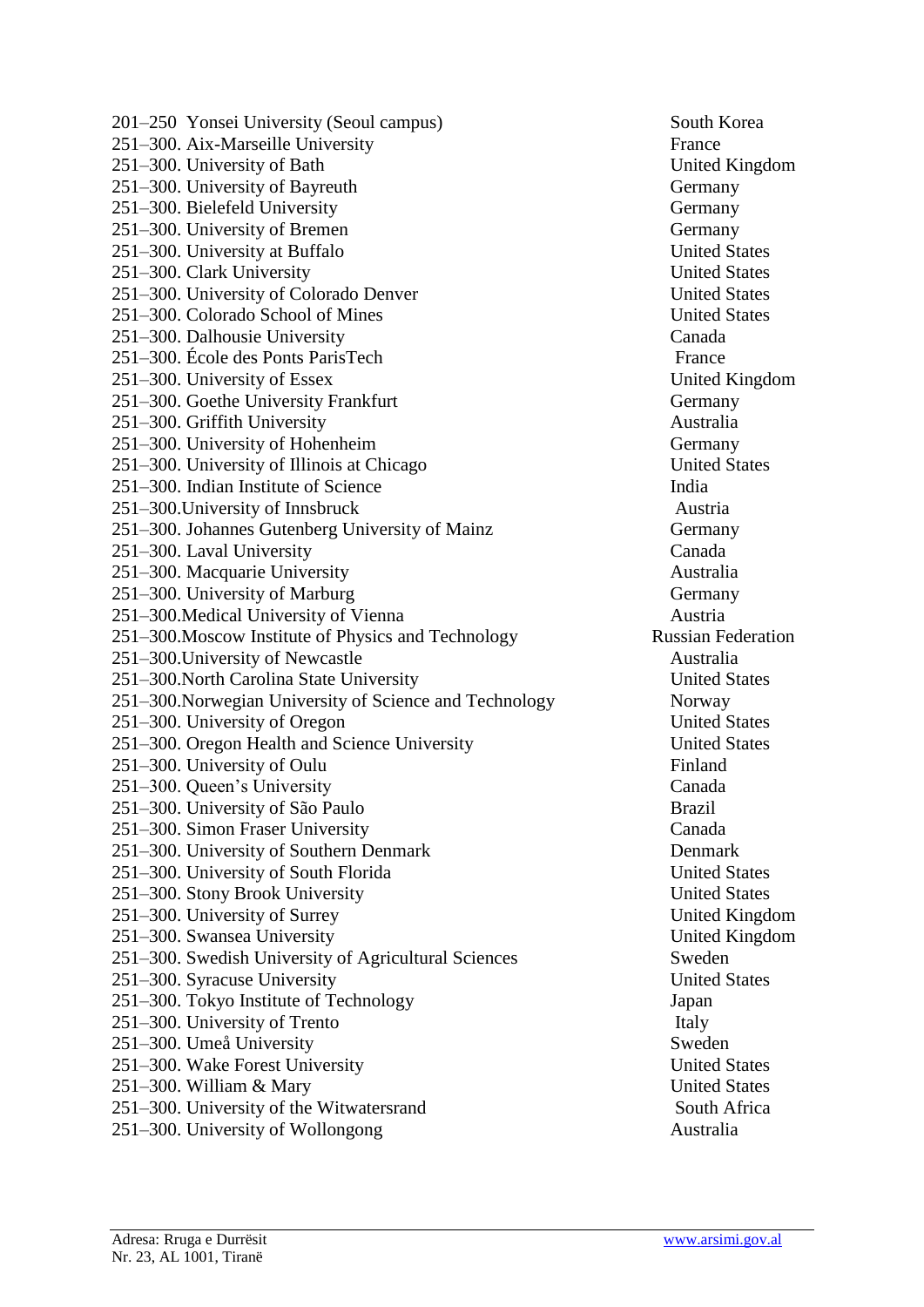#### **Times Higer Education Art&Humanity (Për vitin akademik 2018 – 2019 )**

| 1.  | <b>Stanford University</b>                                        | <b>United States</b>  |
|-----|-------------------------------------------------------------------|-----------------------|
| 2.  | $\overline{\phantom{0}}$<br>Massachusetts Institute of Technology | <b>United States</b>  |
| 3.  | Harvard University                                                | <b>United States</b>  |
| 4.  | University of Oxford                                              | <b>United Kingdom</b> |
| 5.  | $=$ 5 University of Cambridge                                     | <b>United Kingdom</b> |
| 6.  | $=$ 5 University College London                                   | <b>United Kingdom</b> |
| 7.  | University of Chicago                                             | <b>United States</b>  |
| 8.  | Princeton University                                              | <b>United States</b>  |
| 9.  | Yale University                                                   | <b>United States</b>  |
| 10. | Columbia University                                               | <b>United States</b>  |
| 11. | University of California, Berkeley                                | <b>United States</b>  |
| 12. | University of Pennsylvania                                        | <b>United States</b>  |
| 13. | University of California, Los Angeles                             | <b>United States</b>  |
| 14. | University of Edinburgh                                           | <b>United Kingdom</b> |
| 15. | $=15$ University of Michigan                                      | <b>United States</b>  |
| 16. | $=15$ University of Toronto                                       | Canada1               |
| 17. | Peking University                                                 | China                 |
| 18. | Humboldt University of Berlin                                     | Germany               |
| 19. | New York University                                               | <b>United States</b>  |
| 20. | King's College London                                             | <b>United Kingdom</b> |
| 21. | <b>LMU</b> Munich                                                 | Germany               |
| 22. | <b>KU</b> Leuven                                                  | Belgium               |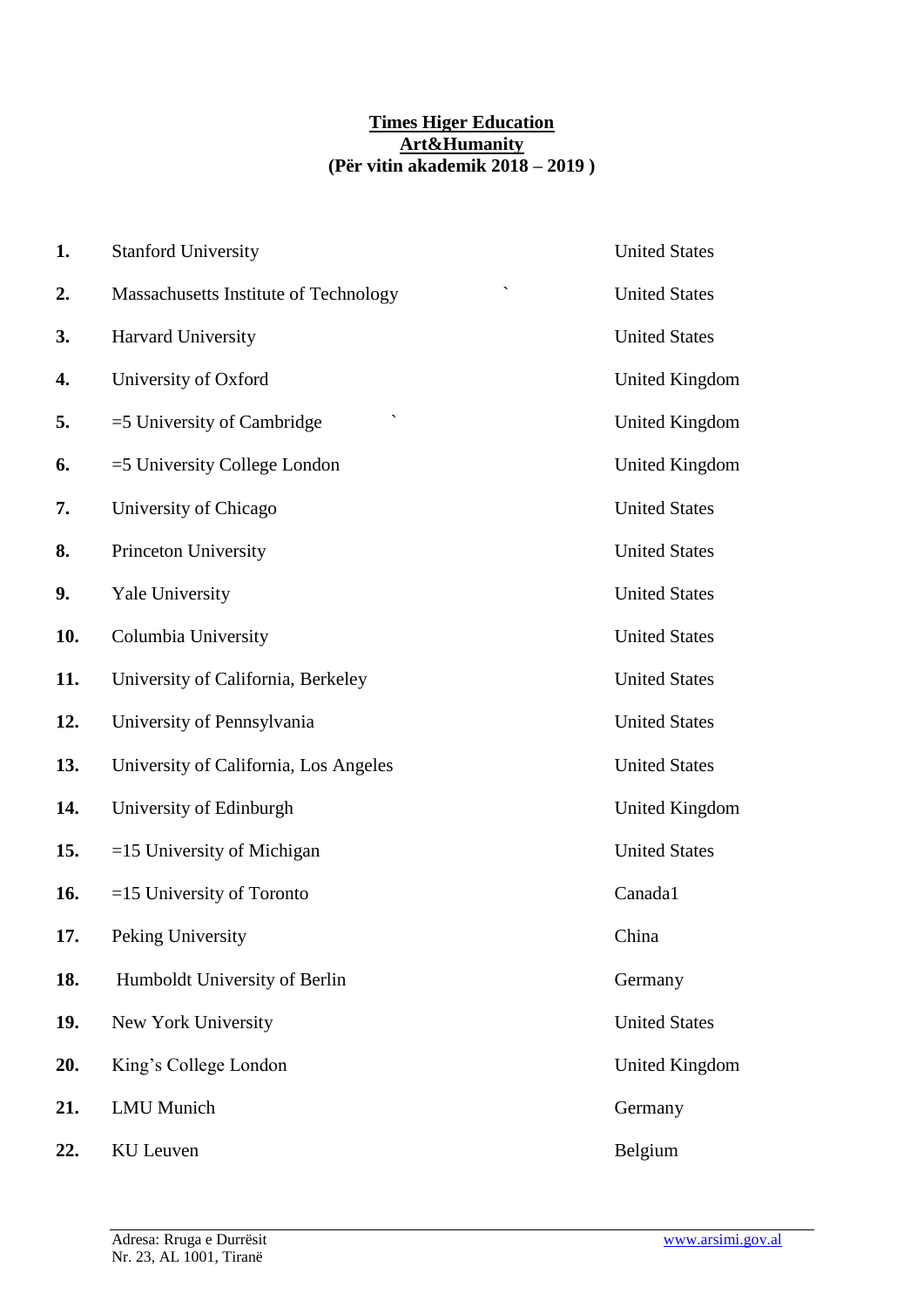| 23. | Duke University                                           | <b>United States</b>  |
|-----|-----------------------------------------------------------|-----------------------|
| 24. | Free University of Berlin                                 | Germany               |
| 25. | $=$ 25 Cornell University                                 | <b>United States</b>  |
| 26. | $=$ 25 Leiden University                                  | Netherlands           |
| 27. | Heidelberg University                                     | Germany               |
| 28. | University of Hong Kong                                   | Hong Kong             |
| 29. | Durham University                                         | <b>United Kingdom</b> |
| 30. | National University of Singapore                          | Singapore             |
| 31. | University of Amsterdam                                   | Netherlands           |
| 32. | Paris Sciences et Lettres – PSL Research University Paris | France                |
| 33. | <b>Australian National University</b>                     | Australia             |
| 34. | <b>Brown University</b>                                   | <b>United States</b>  |
| 35. | University of Melbourne                                   | Australia             |
| 36. | Johns Hopkins University                                  | <b>United States</b>  |
| 37. | University of Warwick                                     | United Kingdom        |
| 38. | University of Tübingen                                    | Germany               |
| 39. | $=$ 39. McGill University                                 | Canada                |
| 40. | =39. Panthéon-Sorbonne University – Paris 1               | France                |
| 41. | University of Vienna                                      | Austria               |
| 42. | University of York                                        | United Kingdom        |
| 43. | University of Notre Dame                                  | <b>United States</b>  |
| 44. | University of St Andrews                                  | United Kingdom        |
| 45. | University of Tokyo                                       | Japan                 |
| 46. | ETH Zurich - Swiss Federal Institute of Technology Zurich | Switzerland           |
| 47. | University of Freiburg                                    | Germany               |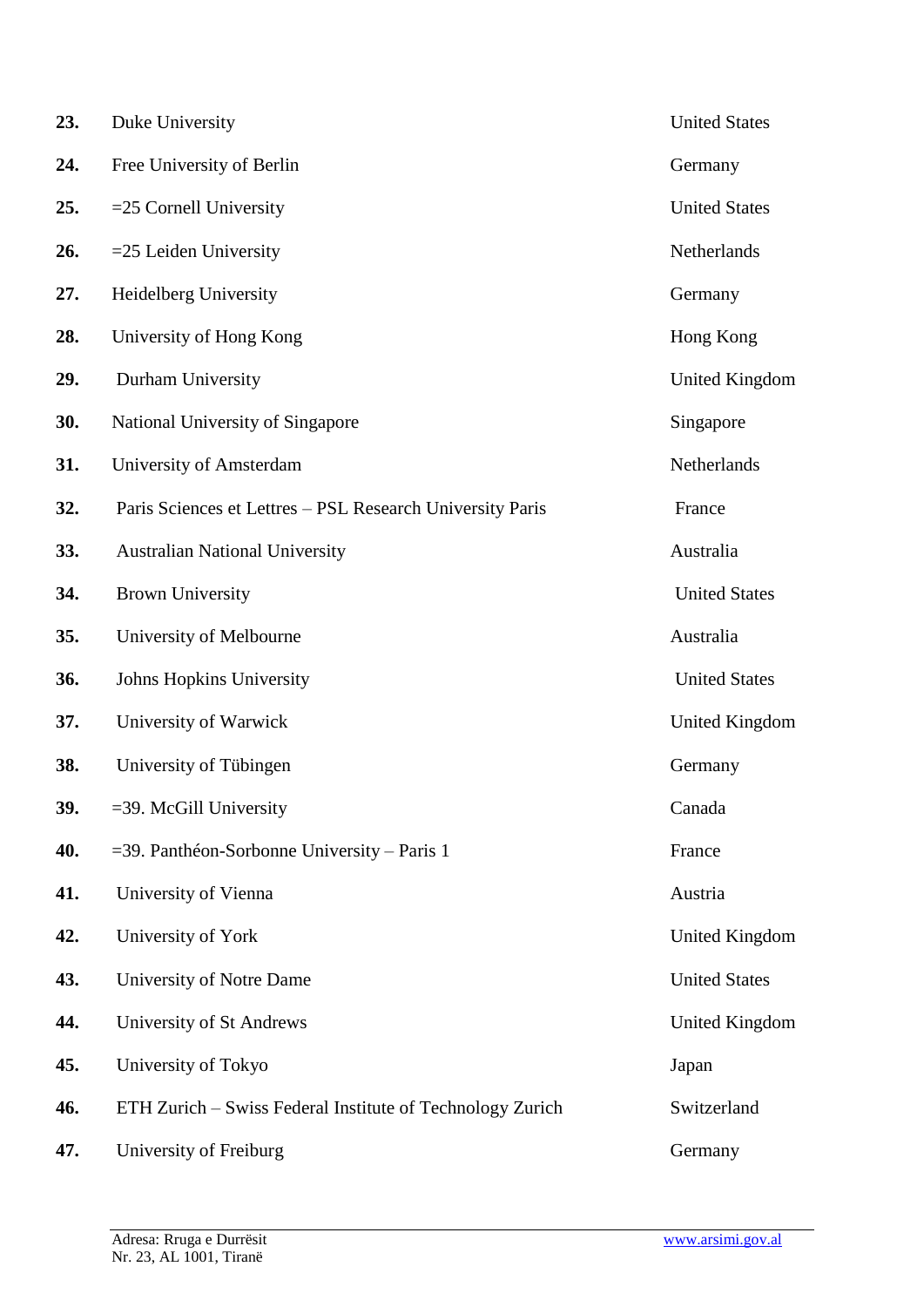| 48. | <b>Tsinghua University</b>                  | China                     |
|-----|---------------------------------------------|---------------------------|
| 49. | University of British Columbia              | Canada                    |
| 50. | University of Manchester                    | United Kingdom            |
| 51. | Lomonosov Moscow State University           | <b>Russian Federation</b> |
| 52. | Rutgers, the State University of New Jersey | <b>United States</b>      |
| 53. | University of Pittsburgh                    | <b>United States</b>      |
| 54. | Paris-Sorbonne University - Paris 4         | France                    |
| 55. | $=55$<br><b>Lancaster University</b>        | United Kingdom            |
| 56. | $=55$<br>University of Wisconsin-Madison    | <b>United States</b>      |
| 57. | University of Helsinki                      | Finland                   |
| 58. | University of Sydney                        | Australia                 |
| 59. | Chinese University of Hong Kong             | Hong Kong                 |
| 60. | <b>Utrecht University</b>                   | Netherlands               |
| 61. | Indiana University                          | <b>United States</b>      |
| 62. | <b>Ohio State University</b>                | <b>United States</b>      |
| 63. | University of California, San Diego         | <b>United States</b>      |
| 64. | University of Copenhagen<br>$=63$           | Denmark                   |
| 65. | Aarhus University                           | Denmark                   |
| 66. | University of Texas at Austin               | <b>United States</b>      |
| 67. | University of Sheffield                     | United Kingdom            |
| 68. | University of North Carolina at Chapel Hill | <b>United States</b>      |
| 69. | Carnegie Mellon University                  | <b>United States</b>      |
| 70. | University of Glasgow                       | United Kingdom            |
| 71. | University of Southern California           | <b>United States</b>      |
| 72. | University of California, Santa Barbara     | <b>United States</b>      |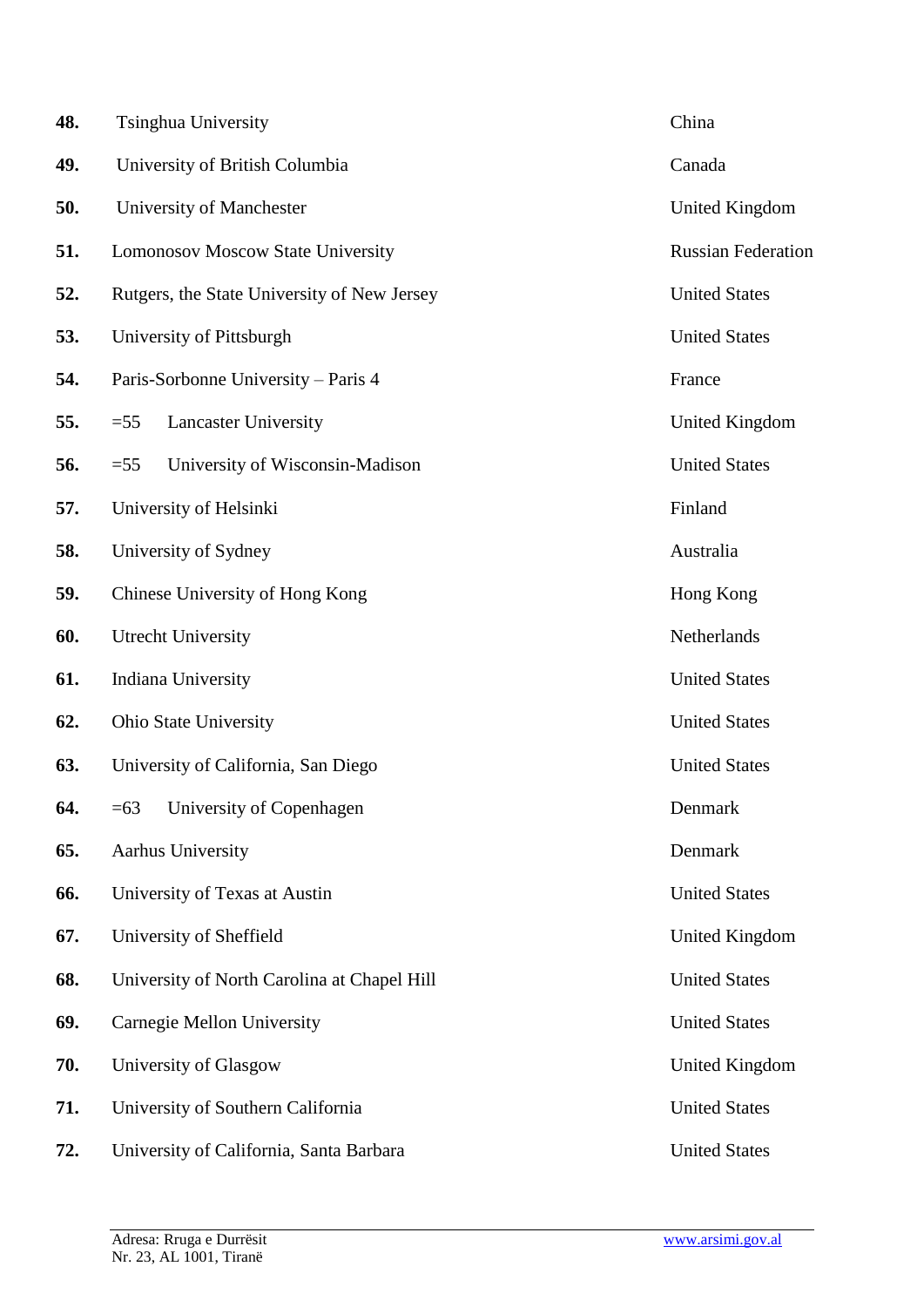| 73. |        | <b>Ghent University</b>                    | Belgium               |
|-----|--------|--------------------------------------------|-----------------------|
| 74. |        | Sapienza University of Rome                | Italy                 |
| 75. | $=75$  | Northwestern University                    | <b>United States</b>  |
| 76. | $=75$  | University of Washington                   | <b>United States</b>  |
| 77. | $=77$  | University of Maryland, College Park       | <b>United States</b>  |
| 78. | $=77$  | Soas, University of London                 | <b>United Kingdom</b> |
| 79. |        | University of Groningen                    | Netherlands           |
| 80. |        | University of Birmingham                   | United Kingdom        |
| 81. |        | <b>Trinity College Dublin</b>              | Ireland               |
| 82. |        | University of Massachusetts                | <b>United States</b>  |
| 83. |        | Stockholm University                       | Sweden                |
| 84. |        | Lund University                            | Sweden                |
| 85. | $=85$  | University of Leeds                        | United Kingdom        |
| 86. | $= 85$ | Université Catholique de Louvain           | Belgium               |
| 87. |        | Radboud University Nijmegen                | Netherlands           |
| 88. |        | University of Zurich                       | Switzerland           |
| 89. |        | Georgetown University                      | <b>United States</b>  |
| 90. |        | University of Geneva                       | Switzerland           |
| 91. | $=91$  | University of Bristol                      | <b>United Kingdom</b> |
| 92. | $=91$  | University of California, Santa Cruz       | <b>United States</b>  |
| 93. | $=91$  | University of Cologne                      | Germany               |
| 94. | $=91$  | University of Göttingen                    | Germany               |
| 95. |        | University of Illinois at Urbana-Champaign | <b>United States</b>  |
| 96. |        | Autonomous University of Barcelona         | Spain                 |
| 97. |        | Birkbeck, University of London             | United Kingdom        |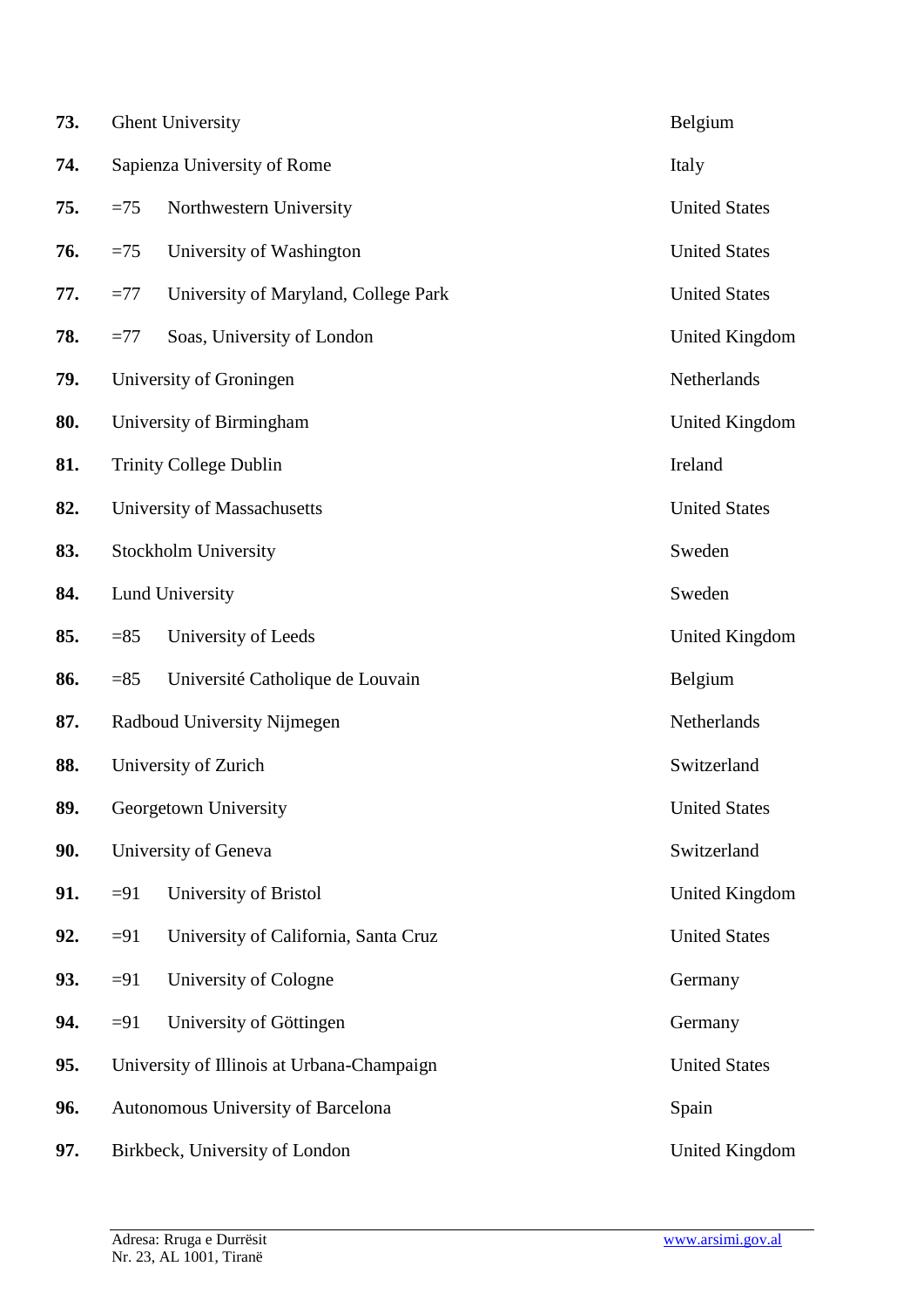| 98. | Uppsala University           | Sweden                |
|-----|------------------------------|-----------------------|
| 99. | University of Exeter         | <b>United Kingdom</b> |
|     | <b>100.</b> Kyoto University | Japan                 |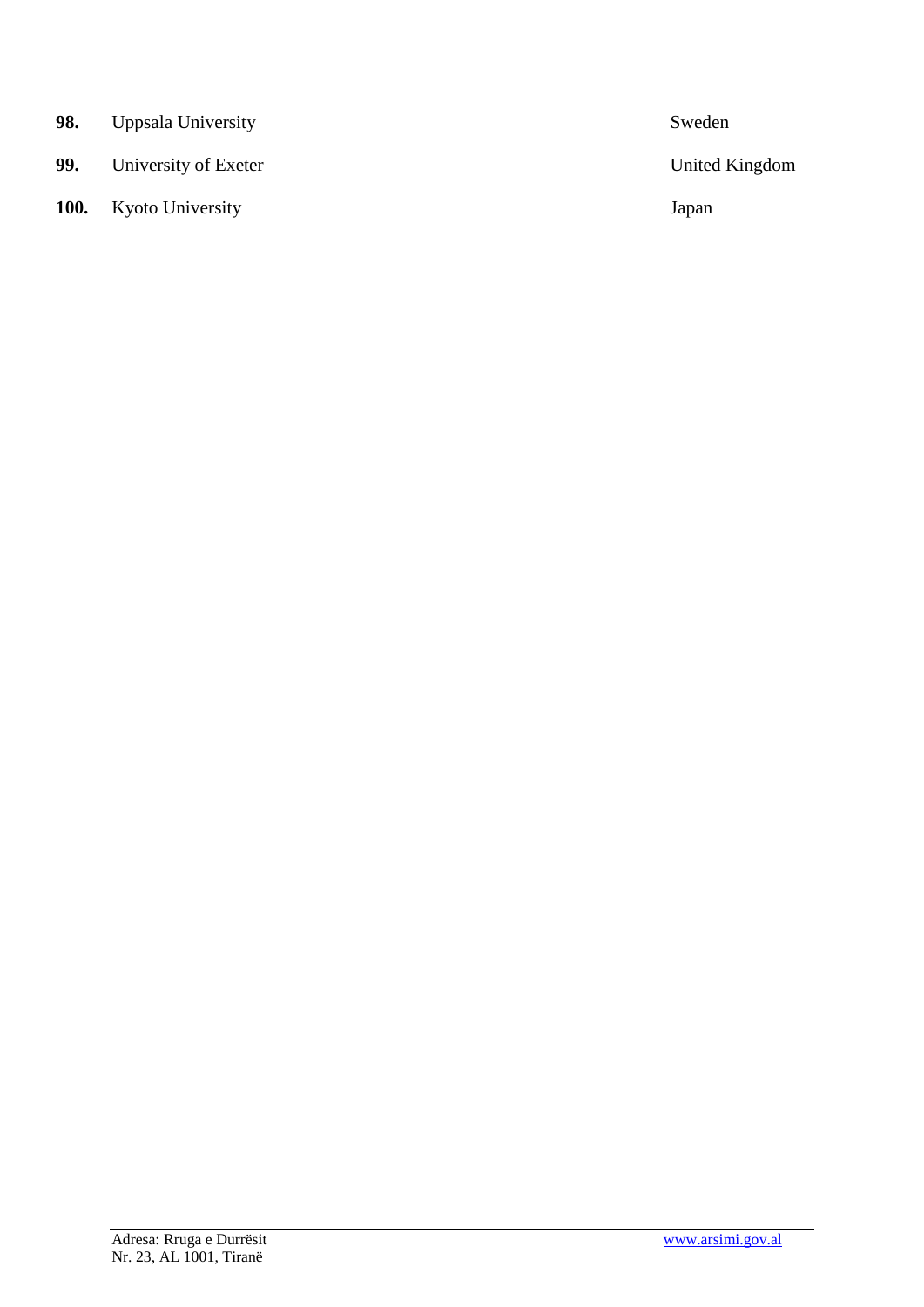#### **Times Higer Education LAW (Për vitin akademik 2018 – 2019 )**

| 1. Duke University                                                 | <b>United States</b>                   |
|--------------------------------------------------------------------|----------------------------------------|
| 2. Stanford University                                             | <b>United States</b>                   |
| 3. Yale University                                                 | <b>United States</b>                   |
| 4. University of Chicago                                           | <b>United States</b>                   |
| 5. University of Cambridge                                         | United Kingdom                         |
| 6. University of Oxford                                            | United Kingdom                         |
| 7. University of Melbourne                                         | Australia                              |
| 8. University College London                                       | United Kingdom                         |
| 9. Harvard University                                              | <b>United States</b>                   |
| 10. University of Toronto                                          | Canada                                 |
| 11. University of Pennsylvania                                     | <b>United States</b>                   |
| 12. New York University                                            | <b>United States</b>                   |
| 13. McGill University                                              | Canada                                 |
| 14. University of Edinburgh                                        | United Kingdom                         |
| 15. University of Michigan                                         | <b>United States</b>                   |
| 16. University of British Columbia                                 | Canada                                 |
| 17. Columbia University                                            | <b>United States</b>                   |
| 18. University of Hong Kong                                        | Hong Kong                              |
| 19. University of California, Berkeley                             | <b>United States</b>                   |
| 20. Leiden University                                              | Netherlands                            |
| 21. University of California, Los Angeles                          | <b>United States</b>                   |
| 22. Cornell University                                             | <b>United States</b>                   |
| 23. University of Amsterdam                                        | Netherlands                            |
| 24. KU Leuven                                                      | Belgium                                |
| $25. = 25$ Georgetown University                                   | <b>United States</b>                   |
| <b>26.</b> $=$ 25 King's College London                            | United Kingdom                         |
| 27. Chinese University of Hong Kong                                | Hong Kong                              |
| 28. University of Manchester                                       | <b>United Kingdom</b>                  |
| 29. University of Virginia                                         | <b>United States</b>                   |
| <b>30.</b> National University of Singapore                        | Singapore                              |
| 31. = 31 University of New South Wales                             | Australia                              |
| 32. $=$ 31 University of Washington                                | <b>United States</b>                   |
| <b>33.</b> University of Sydney                                    | Australia                              |
| 34. Utrecht University                                             | Netherlands                            |
| 35. Northwestern University                                        | <b>United States</b>                   |
| 36. Tilburg University                                             | Netherlands                            |
| 37. Queen Mary University of London                                | United Kingdom<br><b>United States</b> |
| 38. George Washington University                                   |                                        |
| 39. University of Antwerp                                          | Belgium                                |
| 40. University of Nottingham                                       | United Kingdom<br>Denmark              |
| 41. University of Copenhagen<br>42. Australian National University | Australia                              |
| 43. Boston University                                              | <b>United States</b>                   |
| 44. York University                                                | Canada                                 |
| 45. Stockholm University                                           | Sweden                                 |
|                                                                    |                                        |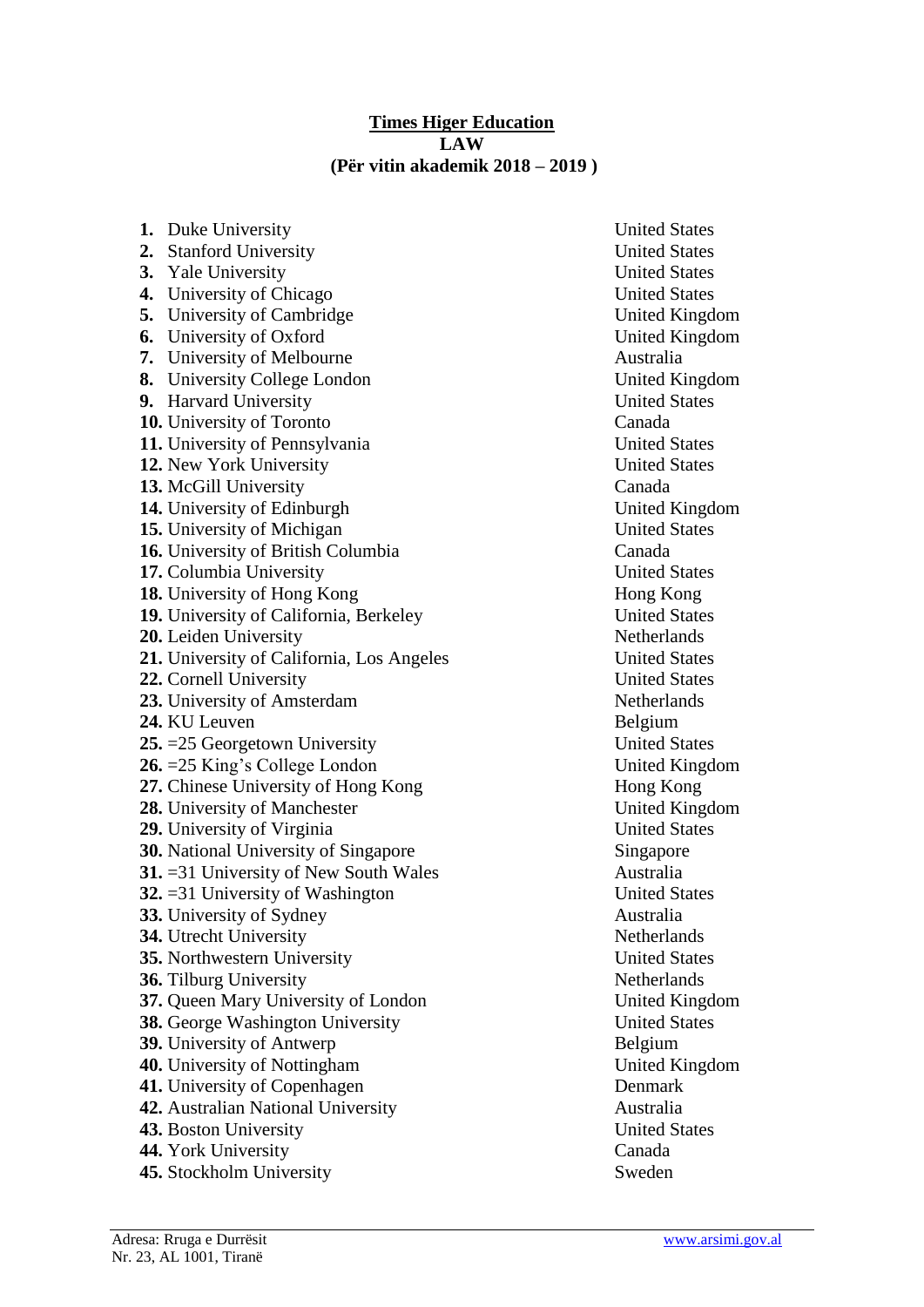**46.** Vanderbilt University United States **47.** University of Essex United Kingdom<br> **48.** University of Glasgow United Kingdom<br>
United Kingdom **48.** University of Glasgow **49.** University of Bristol United Kingdom **50.** University of Kent United Kingdom<br> **51.** Durham University United Kingdom<br>
United Kingdom **51.** Durham University **52.** City University of Hong Kong **Hong Kong 53.** University of Sussex United Kingdom **54.** University of Queensland Australia **55.** University of Texas at Austin United States **56.** =56 University of Helsinki Finland **57.** =56 University of Sheffield United Kingdom **58.** Ghent University Belgium **59.** Hebrew University of Jerusalem Israel **60.** 60 Arizona State University United States **61.** =61 Maastricht University Netherlands **62.** =61 University of Tasmania Australia **63.** Autonomous University of Madrid Spain **64.** University of Leeds United Kingdom **65.** Pontifical Catholic University of Chile Chile Chile **66.** University of Montreal Canada **67.** Erasmus University Rotterdam Netherlands **68.** Monash University Australia **69.** University of Wisconsin-Madison United States **70.** Sapienza University of Rome Italy **71.** Northeastern University United States **72.** University of York United Kingdom **73.** University of Groningen Netherlands **74.** Dalhousie University Canada **75.** Georgia State University United States **76.** University of Strathclyde United Kingdom **77.** Ohio State University United States **78.** University of California, Irvine United States **79.** =79 Laval University Canada **80.** =79 University of North Carolina at Chapel Hill United States **81.** George Mason University United States **82.** Lancaster University United Kingdom **83.**  $=83$  University of Alberta Canada **84.**  $= 83$  University of Georgia United States 85. University of Wollongong Australia **86.** =86 University of Birmingham United Kingdom **87.** =86 University of Chile Chile **88.** University of South Australia Australia **89.** University of Southampton United Kingdom **90.** University of Warwick United Kingdom **91.** University of Zurich Switzerland<br> **92.** University of Pretoria South Africa **92.** University of Pretoria **93.** University of Exeter United Kingdom **94.** Tel Aviv University Israel **95.** Complutense University of Madrid Spain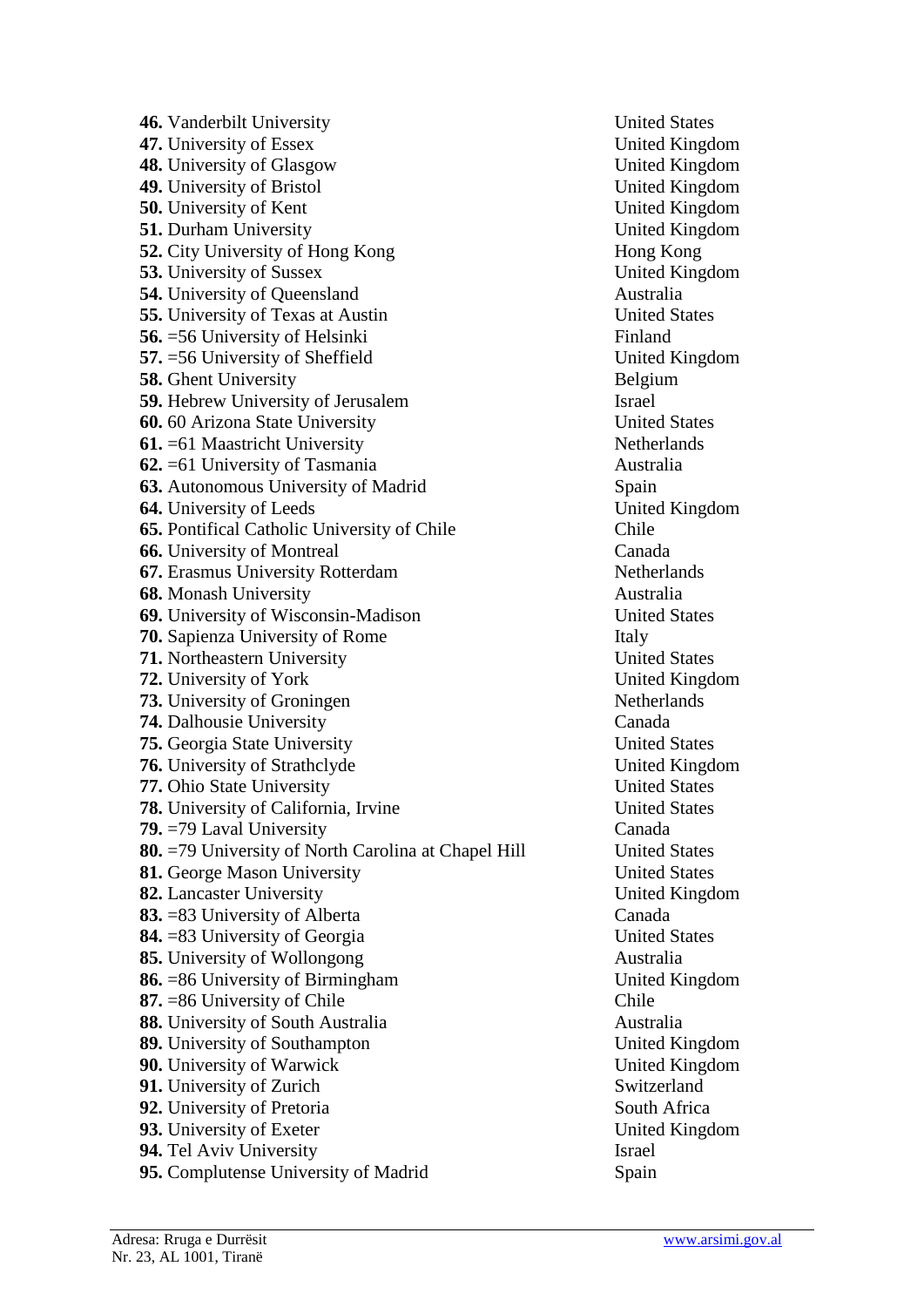**96.** =96 University of Bologna Italy<br> **97.** =96 University of Oslo<br>
Norway **97.** =96 University of Oslo Norway<br> **98.** =98 American University United States **98.** =98 American University United States United States United States United States United States United States United States Sermany **99.** =98 University of Hamburg Germany<br> **100.** =98 University of Ottawa Canada Canada =98University of Ottawa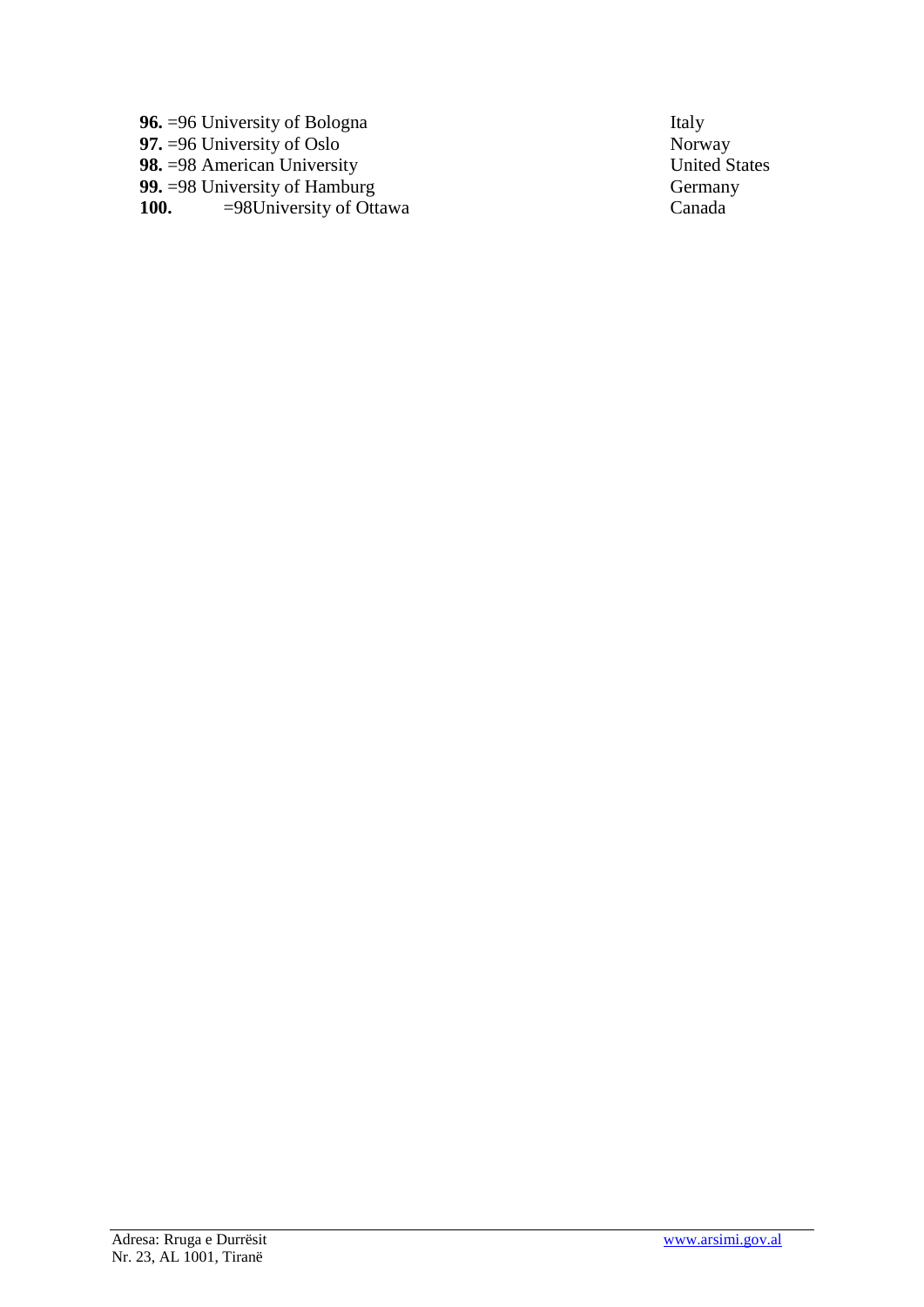#### **Times Higer Education BUSINESS & ECONOMICS (Për vitin akademik 2018 – 2019 )**

| 1. Stanford University                             | <b>United States</b>  |
|----------------------------------------------------|-----------------------|
| 2. Massachusetts Institute of Technology           | <b>United States</b>  |
| 3. University of Oxford                            | <b>United Kingdom</b> |
| 4. London Business School                          | <b>United Kingdom</b> |
| <b>5.</b> University of Cambridge                  | United Kingdom        |
| 6. Harvard University                              | <b>United States</b>  |
| 7. University of Chicago                           | <b>United States</b>  |
| 8. Northwestern University                         | <b>United States</b>  |
| 9. University of Pennsylvania                      | <b>United States</b>  |
| 10. University of California, Berkeley             | <b>United States</b>  |
| 11. Columbia University                            | <b>United States</b>  |
| 12. Cornell University                             | <b>United States</b>  |
| 13. New York University                            | <b>United States</b>  |
| 14. Hong Kong University of Science and Technology | Hong Kong             |
| 15. = 15. Carnegie Mellon University               | <b>United States</b>  |
| 16. National University of Singapore               | Singapore             |
| 17. Peking University                              | China                 |
| 18. University of Minnesota                        | <b>United States</b>  |
| 19. University of British Columbia                 | Canada                |
| 20. University of Mannheim                         | Germany               |
| 21. Tilburg University                             | Netherlands           |
| 22. University of Toronto                          | Canada                |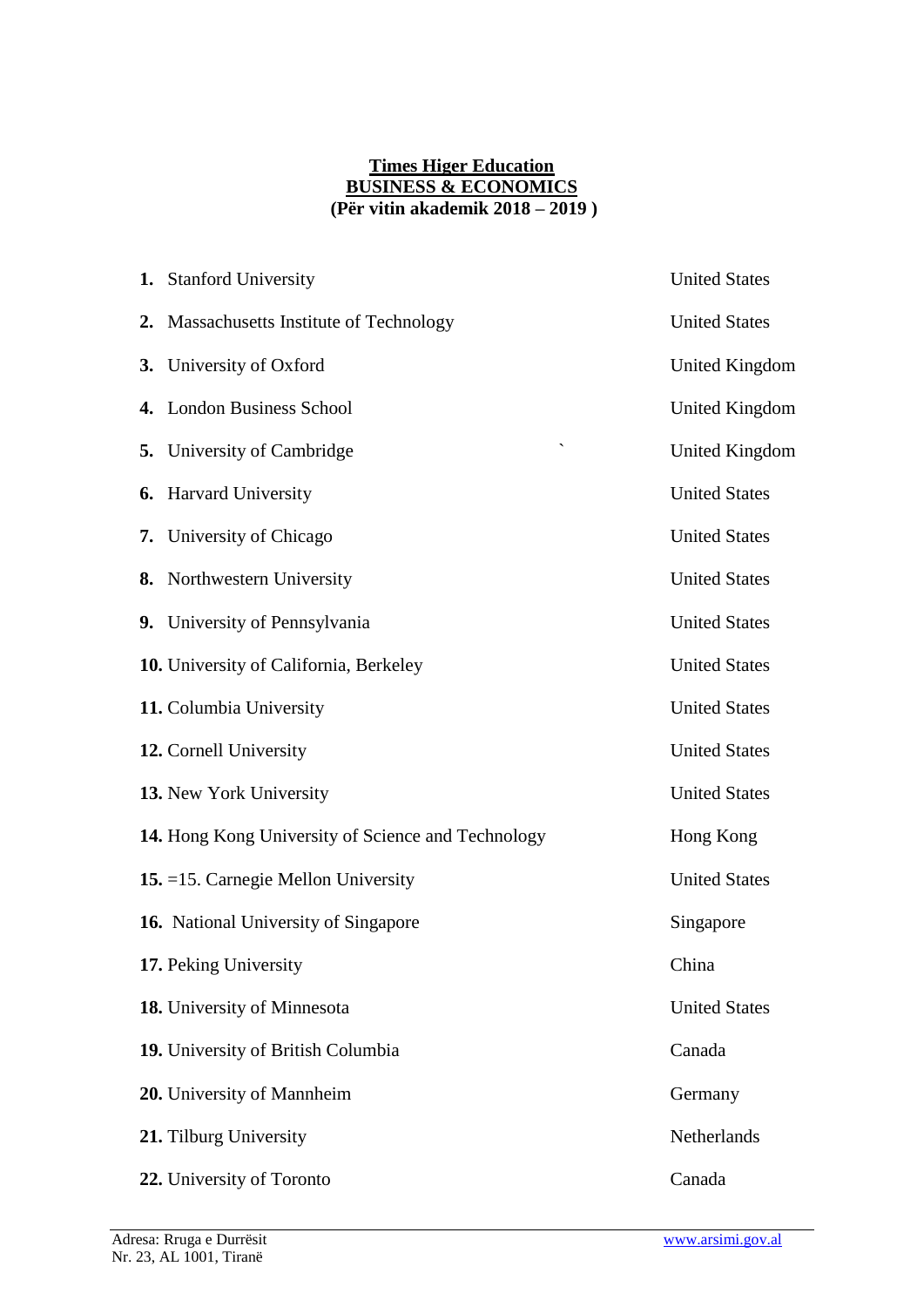|                | 23. University of Warwick                      | United Kingdom       |
|----------------|------------------------------------------------|----------------------|
| $24. = 24$     | University of California, San Diego            | <b>United States</b> |
| $25. = 24$     | <b>Erasmus University Rotterdam</b>            | Netherlands          |
|                | 26. University of Manchester                   | United Kingdom       |
|                | 27. Bocconi University                         | Italy                |
| 28. LMU Munich |                                                | Germany              |
|                | 29. Tsinghua University                        | China                |
|                | 30. Copenhagen Business School                 | Denmark              |
|                | <b>31.</b> University of Hong Kong             | Hong Kong            |
|                | 32. = 32 Pennsylvania State University         | <b>United States</b> |
|                | 33. = 32 University of Southern California     | <b>United States</b> |
|                | 34. $=$ 34 Dartmouth College                   | <b>United States</b> |
|                | 35. = 34 Michigan State University             | <b>United States</b> |
|                | <b>36.</b> = 36 Australian National University | Australia            |
|                | 37. = 36 University of Texas at Austin         | <b>United States</b> |
|                | <b>38.</b> Boston University                   | <b>United States</b> |
|                | 39. Hong Kong Polytechnic University           | Hong Kong            |
|                | 40. $=40$ Indiana University                   | <b>United States</b> |
|                | 41. $=40$ Pompeu Fabra University              | Spain                |
|                | 42. University of Melbourne                    | Australia            |
|                | 43. University of Zurich                       | Switzerland          |
|                | 44. Arizona State University                   | <b>United States</b> |
|                | 45. University of Virginia                     | <b>United States</b> |
|                | 46. Georgia Institute of Technology            | <b>United States</b> |
|                | 47. University of Bonn                         | Germany              |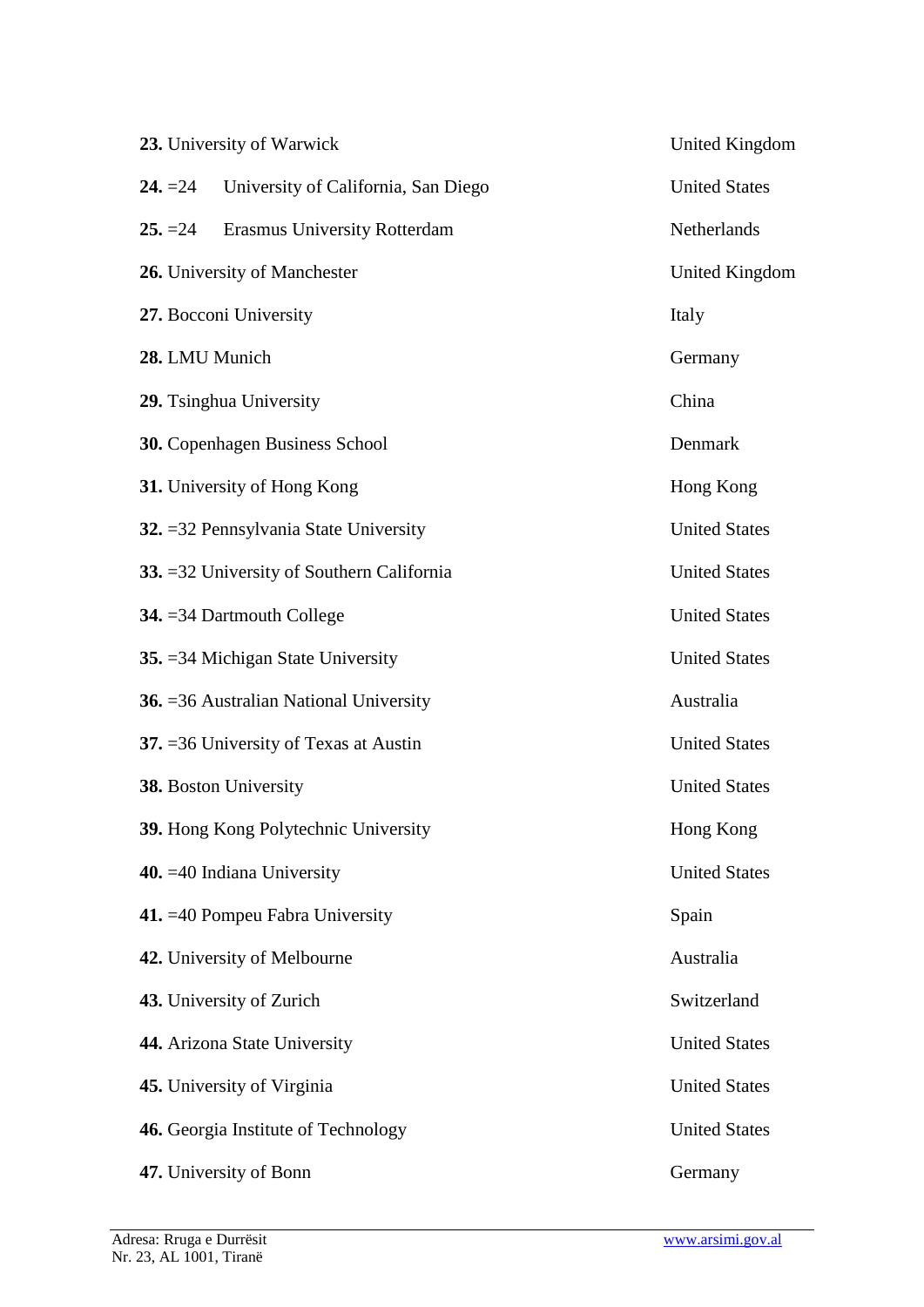| 48. McGill University                            | Canada               |
|--------------------------------------------------|----------------------|
| 49. University of Maryland, College Park         | <b>United States</b> |
| <b>50.</b> University of Sussex                  | United Kingdom       |
| <b>51.</b> University of Amsterdam               | Netherlands          |
| <b>52.</b> Chinese University of Hong Kong       | Hong Kong            |
| <b>53.</b> Western University                    | Canada               |
| <b>54.</b> University of Leeds                   | United Kingdom       |
| 55. University of New South Wales                | Australia            |
| <b>56.</b> Maastricht University                 | Netherlands          |
| 57. Boston College                               | <b>United States</b> |
| <b>58.</b> = 58 Aalto University                 | Finland              |
| 59. = 58 KU Leuven                               | Belgium              |
| <b>60.</b> Lancaster University                  | United Kingdom       |
| $61. = 61$ University of Edinburgh               | United Kingdom       |
| $62. = 61$ Fudan University                      | China                |
| <b>63.</b> University of St Gallen               | Switzerland          |
| 64. Rice University                              | <b>United States</b> |
| <b>65.</b> University of Groningen               | Netherlands          |
| 66. City University of Hong Kong                 | Hong Kong            |
| 67. Federal University of Toulouse Midi-Pyrénées | France               |
| <b>68.</b> = 68 Free University of Berlin        | Germany              |
| 69. = 68 Korea University                        | South Korea          |
| 70. = 68 Université Catholique de Louvain        | Belgium              |
| <b>71.</b> City, University of London            | United Kingdom       |
| 72. York University                              | Canada               |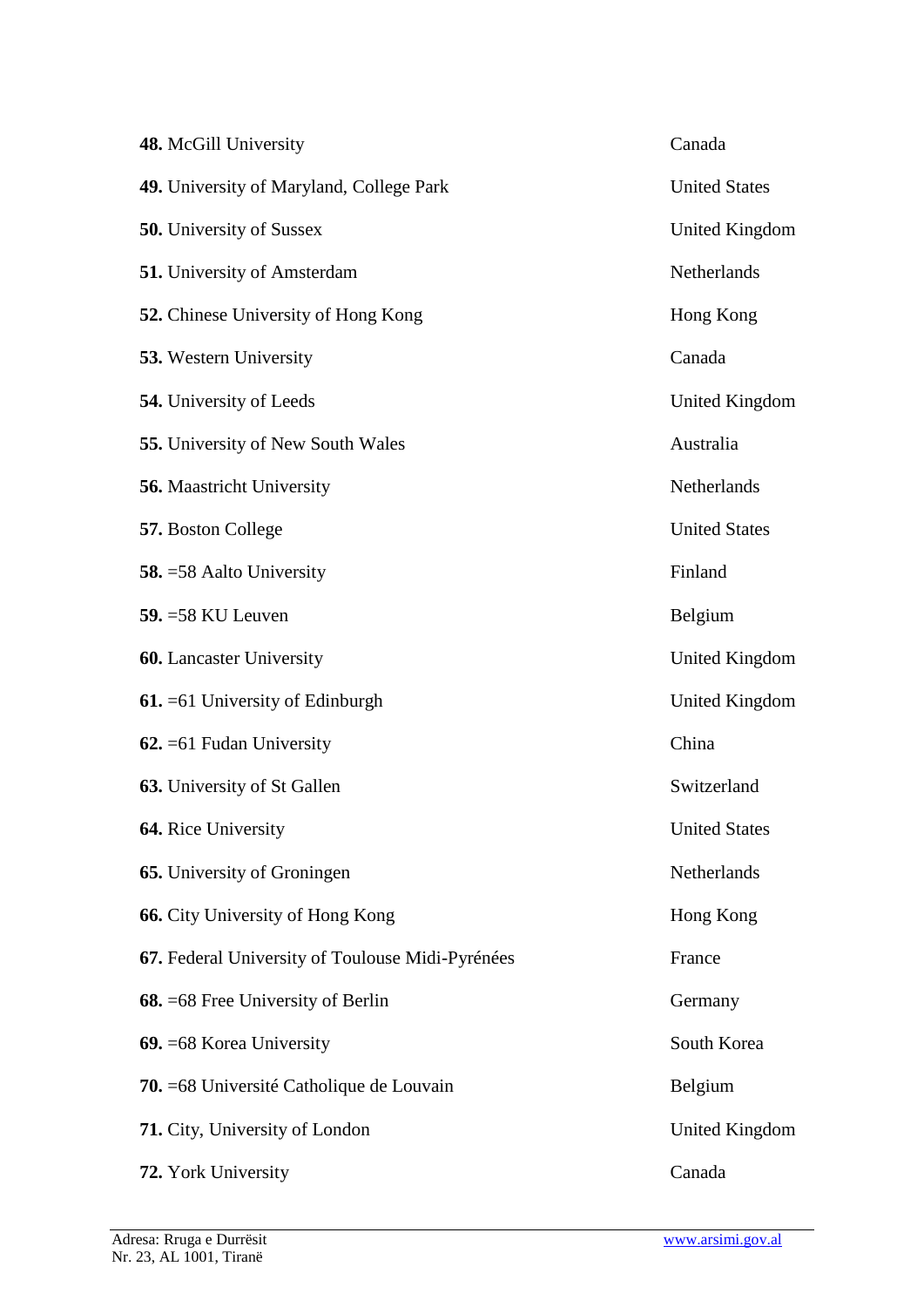| 73. University of Arizona                               | <b>United States</b> |
|---------------------------------------------------------|----------------------|
| 74. Monash University                                   | Australia            |
| <b>75.</b> University of Nottingham                     | United Kingdom       |
| <b>76.</b> = 76 University of Queensland                | Australia            |
| 77. = 76 University of Vienna                           | Austria              |
| <b>78.</b> Nanyang Technological University, Singapore  | Singapore            |
| 79. Texas A&M University                                | <b>United States</b> |
| 80. Cranfield University                                | United Kingdom       |
| 81. = 81 Washington University in St Louis              | <b>United States</b> |
| <b>82.</b> =81 WHU - Otto Beisheim School of Management | Germany              |
| 83. University of Sydney                                | Australia            |
| 84. Technical University of Berlin                      | Germany              |
| 85. = 85 Aston University                               | United Kingdom       |
| 86. = 85 University of California, Irvine               | <b>United States</b> |
| 87. = 87 National Taiwan University                     | Taiwan               |
| 88. = 87 Temple University                              | <b>United States</b> |
| 89. University of Lausanne                              | Switzerland          |
| <b>90.</b> University of Surrey                         | United Kingdom       |
| 91. Polytechnic University of Milan                     | Italy                |
| 92. $=$ 92 Autonomous University of Barcelona           | Spain                |
| 93. = 92 Cardiff University                             | United Kingdom       |
| 94. Case Western Reserve University                     | <b>United States</b> |
| 95. Vrije Universiteit Amsterdam                        | Netherlands          |
| 96. University of Bologna                               | Italy                |
| 97. Georgia State University                            | <b>United States</b> |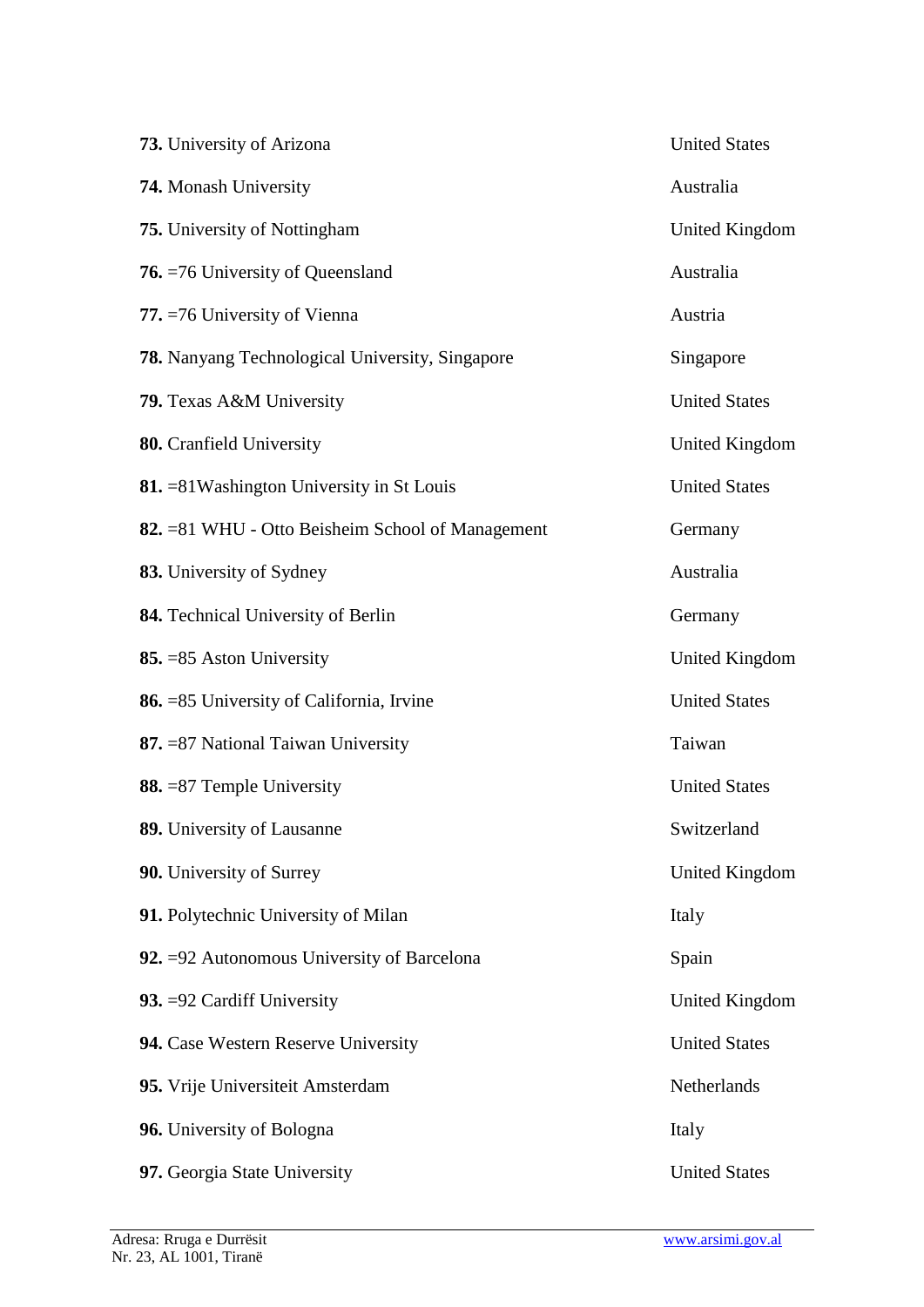**98.** 98 Ghent University Belgium

**99.**=99 University of Notre Dame United States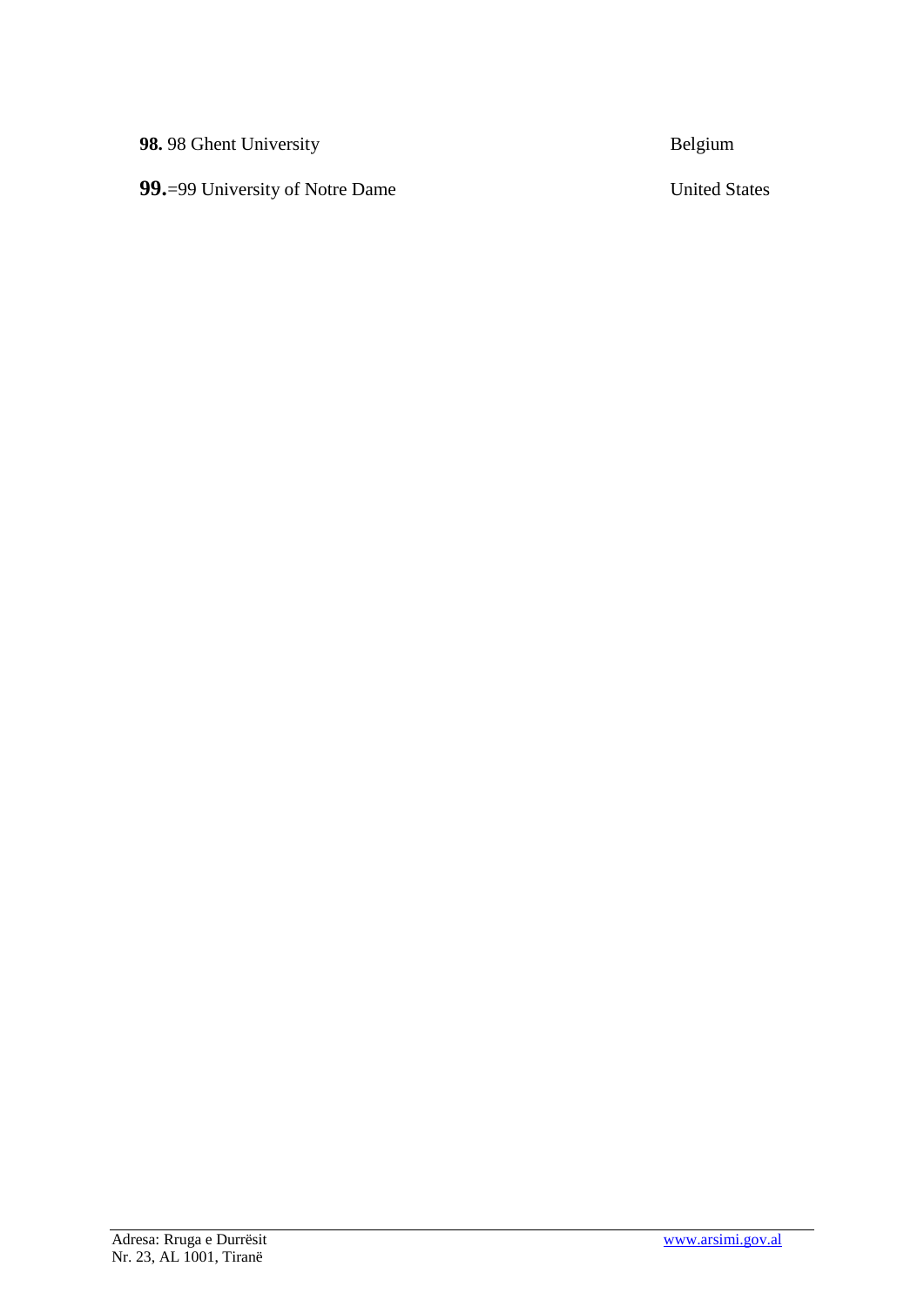### **Times Higer Education CLINICAL PRE CLINICAL HEALTH (Për vitin akademik 2018 – 2019 )**

1. University of Oxford United Kingdom  $=$  2. University of Cambridge United Kingdom =2. Harvard University United States =4. Imperial College London United Kingdom =4. Stanford University United States 6. Johns Hopkins University United States 7. University of California, Berkeley United States 8. Columbia University **Example 2.1 States** United States 9. University of Melbourne Australia 10. University of Pennsylvania United States 11. Duke University United States 12. UCL United Kingdom =13. Washington University in St Louis United States =13. Yale University United States 15. Karolinska Institute Sweden 16. University of California, Los Angeles United States  $=17$ . University of Edinburgh United Kingdom =17. King's College London United Kingdom 19. University of Toronto Canada 20. University of Washington United States 21. University of California, San Diego United States 22. University of Chicago United States 23. McMaster University Canada 24. University of Michigan United States<br>
25 Tsinghua University<br>
China 25. Tsinghua University 26. University of North Carolina at Chapel Hill United States 27. McGill University Canada 28. National University of Singapore Singapore Singapore 29. Northwestern University United States 30. Heidelberg University Germany 31. University of Hong Kong **Hong Kong** 32. University of Tokyo Japan 33. Boston University United States 34. University of British Columbia Canada 35. LMU Munich Germany 36. Emory University United States 37. University of Sydney Australia 38. Brown University United States 39. New York University United States =40. Erasmus University Rotterdam Netherlands =40. Kyoto University Japan 42. University of Pittsburgh United States 43. KU Leuven Belgium 44. Vanderbilt University United States 45. University of Manchester United Kingdom  $=46.$  Monash University Australia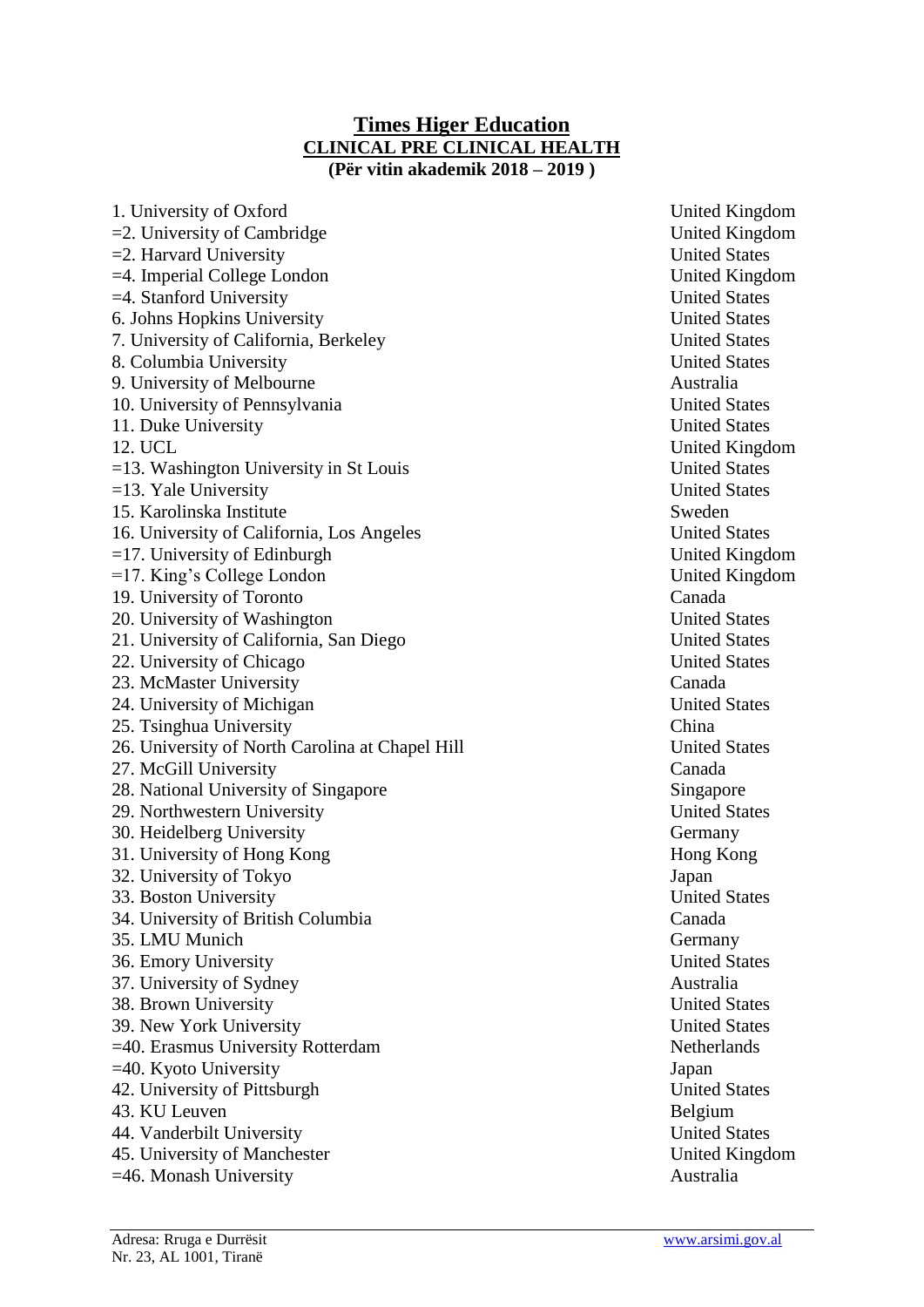|        | $=46$ . Technical University of Munich | Germany               |
|--------|----------------------------------------|-----------------------|
|        | 48. University of Amsterdam            | Netherlands           |
|        | 49. University of Minnesota            | <b>United States</b>  |
|        | 50. Peking University                  | China                 |
| 51     | Leiden University                      | <b>Netherlands</b>    |
| 52     | University of Queensland               | Australia             |
| 53     | University of Glasgow                  | <b>United Kingdom</b> |
| 54     | Seoul National University              | South Korea           |
| 55     | Charité - Universitätsmedizin Berlin   | Germany               |
| 56     | <b>Utrecht University</b>              | <b>Netherlands</b>    |
| 57     | Sungkyunkwan University (SKKU)         | South Korea           |
| 58     | University of Southern California      | <b>United States</b>  |
| 59     | University of Montreal                 | Canada                |
| 60     | University of Wisconsin-Madison        | <b>United States</b>  |
| 61     | University of Copenhagen               | Denmark               |
| 62     | <b>Fudan University</b>                | China                 |
| 63     | Chinese University of Hong Kong        | Hong Kong             |
| 64     | Uppsala University                     | Sweden                |
| 65     | <b>Ohio State University</b>           | <b>United States</b>  |
| 66     | Dartmouth College                      | <b>United States</b>  |
| 67     | University of Bristol                  | <b>United Kingdom</b> |
| 68     | <b>Tufts University</b>                | <b>United States</b>  |
| 69     | <b>Maastricht University</b>           | Netherlands           |
| 70     | University of Cape Town                | South Africa          |
| 71     | University of California, Davis        | <b>United States</b>  |
| 72     | University of Liverpool                | <b>United Kingdom</b> |
| 73     | <b>Australian National University</b>  | Australia             |
| 74     | Queen Mary University of London        | United Kingdom        |
| 75     | University of Texas at Austin          | <b>United States</b>  |
| 76     | University of Basel                    | Switzerland           |
| 77     | University of Alberta                  | Canada                |
| $=78$  | Autonomous University of Barcelona     | Spain                 |
| $=78$  | University of Tübingen                 | Germany               |
| 80     | University of Leicester                | <b>United Kingdom</b> |
| 81     | <b>National Taiwan University</b>      | Taiwan                |
| $=82$  | University of Auckland                 | New Zealand           |
| $=82$  | University of New South Wales          | Australia             |
| 84     | Wageningen University & Research       | <b>Netherlands</b>    |
| 85     | University of Bern                     | Switzerland           |
| $= 86$ | University of Dundee                   | <b>United Kingdom</b> |
| $= 86$ | University of Florida                  | <b>United States</b>  |
| $= 86$ | University of Zurich                   | Switzerland           |
| $=89$  | University of Groningen                | Netherlands           |
| $=89$  | Lund University                        | Sweden                |
| 91     | University of Nottingham               | United Kingdom        |
| 92     | <b>Osaka University</b>                | Japan                 |
| 93     | University of Freiburg                 | Germany               |
| 94     | University of Southampton              | United Kingdom        |
| $=95$  | University of Calgary                  | Canada                |
| $=95$  | <b>Cardiff University</b>              | <b>United Kingdom</b> |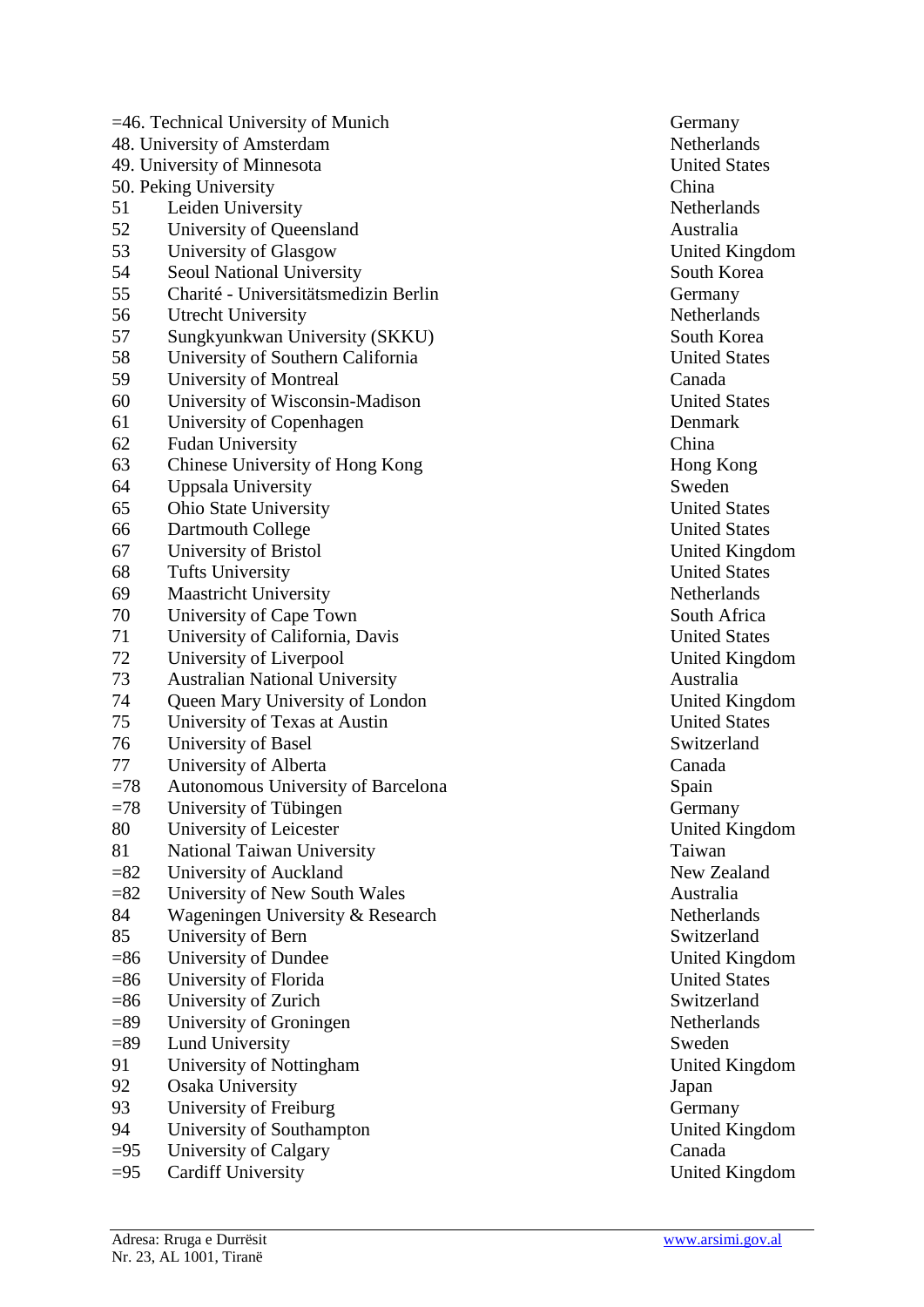- 
- =95 Ghent University<br>
=95 Paris-Sud University<br>
France =95 Paris-Sud University France
- =95 University of Sheffield United Kingdom
- 100 University of Kiel Germany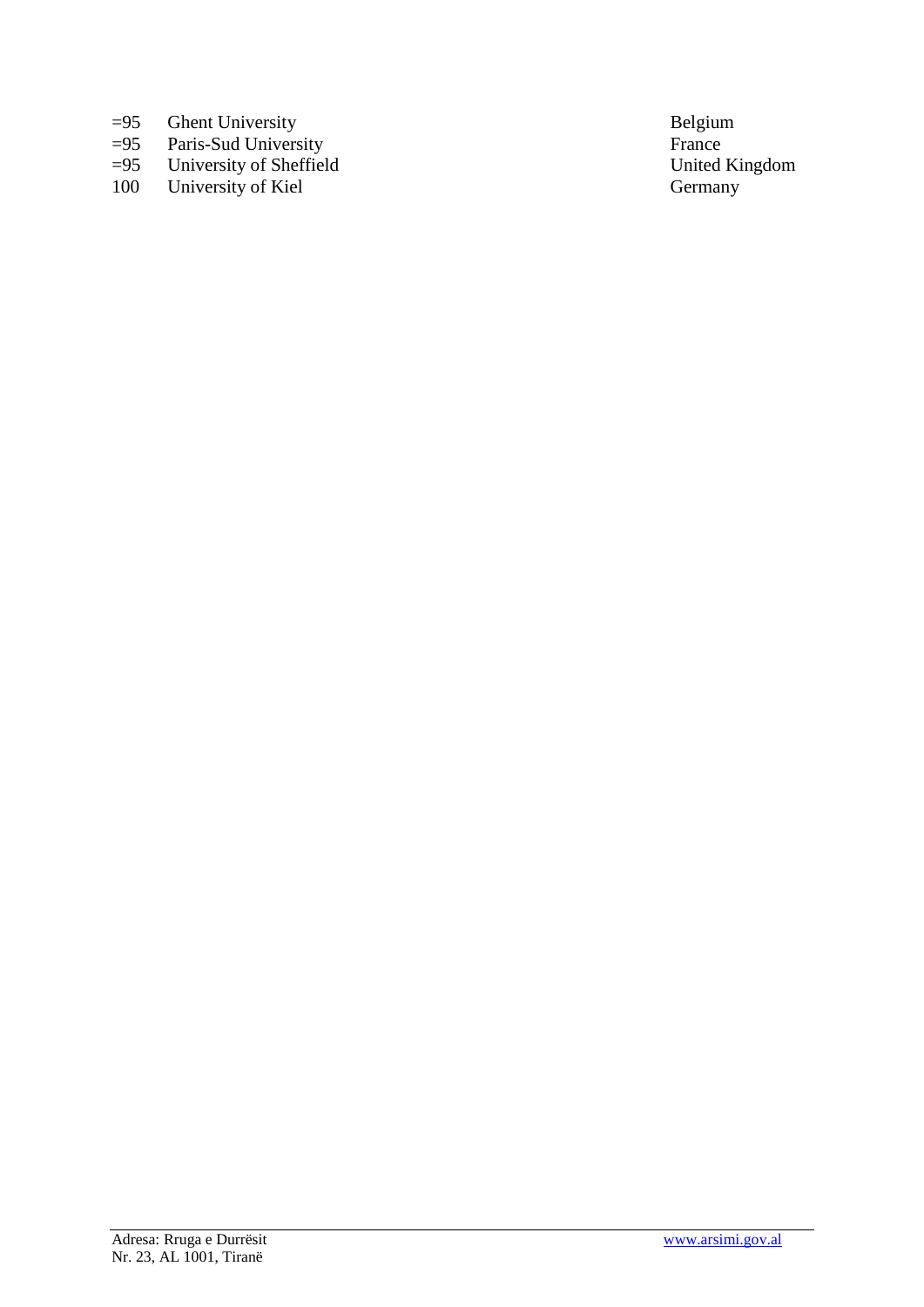# **Times Higer Education Education (Për vitin akademik 2018 – 2019 )**

|    | 1. Stanford University                          | <b>United States</b>  |
|----|-------------------------------------------------|-----------------------|
|    | 2. Harvard University                           | <b>United States</b>  |
|    | 3. University of Oxford                         | United Kingdom        |
|    | 4. University of Hong Kong                      | Hong Kong             |
|    | 5. University of California, Berkeley           | <b>United States</b>  |
| 6. | University of Wisconsin-Madison                 | <b>United States</b>  |
|    | 7. $=7$ . University of California, Los Angeles | <b>United States</b>  |
|    | 8. = 7. University of Michigan                  | <b>United States</b>  |
|    | 9. University of Pennsylvania                   | <b>United States</b>  |
|    | 10. Michigan State University                   | <b>United States</b>  |
|    | 11. $=$ 11. University of Toronto               | Canada                |
|    | 12. = 11. Vanderbilt University                 | <b>United States</b>  |
|    | 13. = 13. University of British Columbia        | Canada                |
|    | 14. = 13. Columbia University                   | <b>United States</b>  |
|    | 15. Johns Hopkins University                    | <b>United States</b>  |
|    | 16. UCL                                         | <b>United Kingdom</b> |
|    | 17. University of Cambridge                     | <b>United Kingdom</b> |
|    | 18. King's College London                       | United Kingdom        |
|    | 19. University of Washington                    | <b>United States</b>  |
|    | 20. Chinese University of Hong Kong             | Hong Kong             |
|    | 21. University of Melbourne                     | Australia             |
|    | 22. National Taiwan Normal University           | Taiwan                |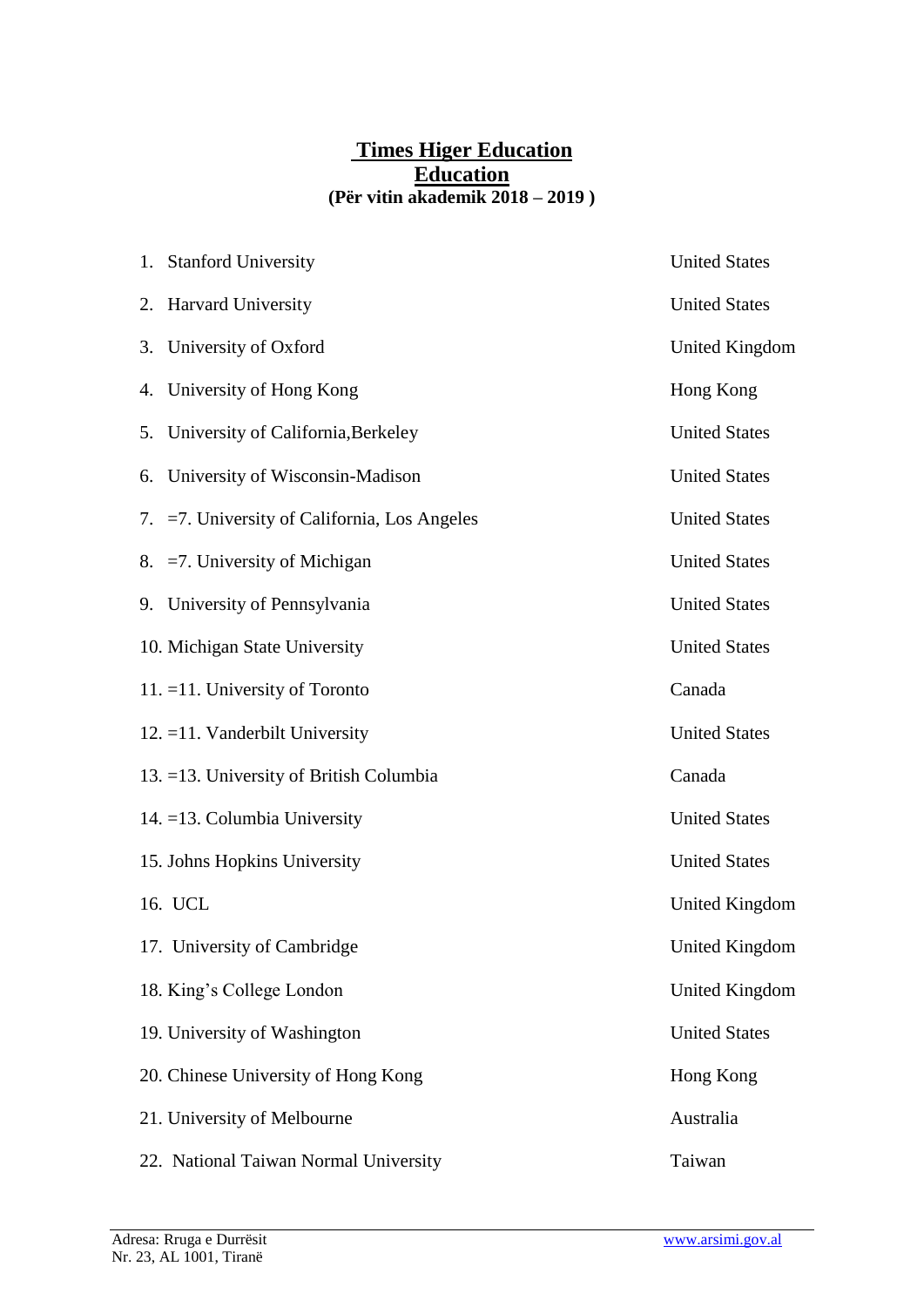| 23. University of Southern California                         | <b>United States</b> |
|---------------------------------------------------------------|----------------------|
| 24. University of Sydney                                      | Australia            |
| 25. Pennsylvania State University                             | <b>United States</b> |
| 26. Humboldt University of Berlin                             | Germany              |
| 27. Nanyang Technological University, Singapore               | Singapore            |
| 28. Arizona State University                                  | <b>United States</b> |
| 29. University of Queensland                                  | Australia            |
| 30. University of Minnesota                                   | <b>United States</b> |
| 31. Utrecht University                                        | Netherlands          |
| 32. Indiana University                                        | <b>United States</b> |
| 33. University of Texas at Austin                             | <b>United States</b> |
| 34. Florida State University                                  | <b>United States</b> |
| 35. = 35 University of Helsinki                               | Finland              |
| 36. = 35 McGill University                                    | Canada               |
| 37. University of Auckland                                    | New Zealand          |
| 38. Monash University                                         | Australia            |
| 39. Boston College                                            | <b>United States</b> |
| 40. University of Bristol                                     | United Kingdom       |
| 41. Ohio State University                                     | <b>United States</b> |
| 42. The Open University                                       | United Kingdom       |
| 43. Seoul National University                                 | South Korea          |
| 44. University of Virginia                                    | <b>United States</b> |
| 45. = 45 National Taiwan University of Science and Technology | Taiwan               |
| 46. = 45 University of North Carolina at Chapel Hill          | <b>United States</b> |
| 47. University of Tokyo                                       | Japan                |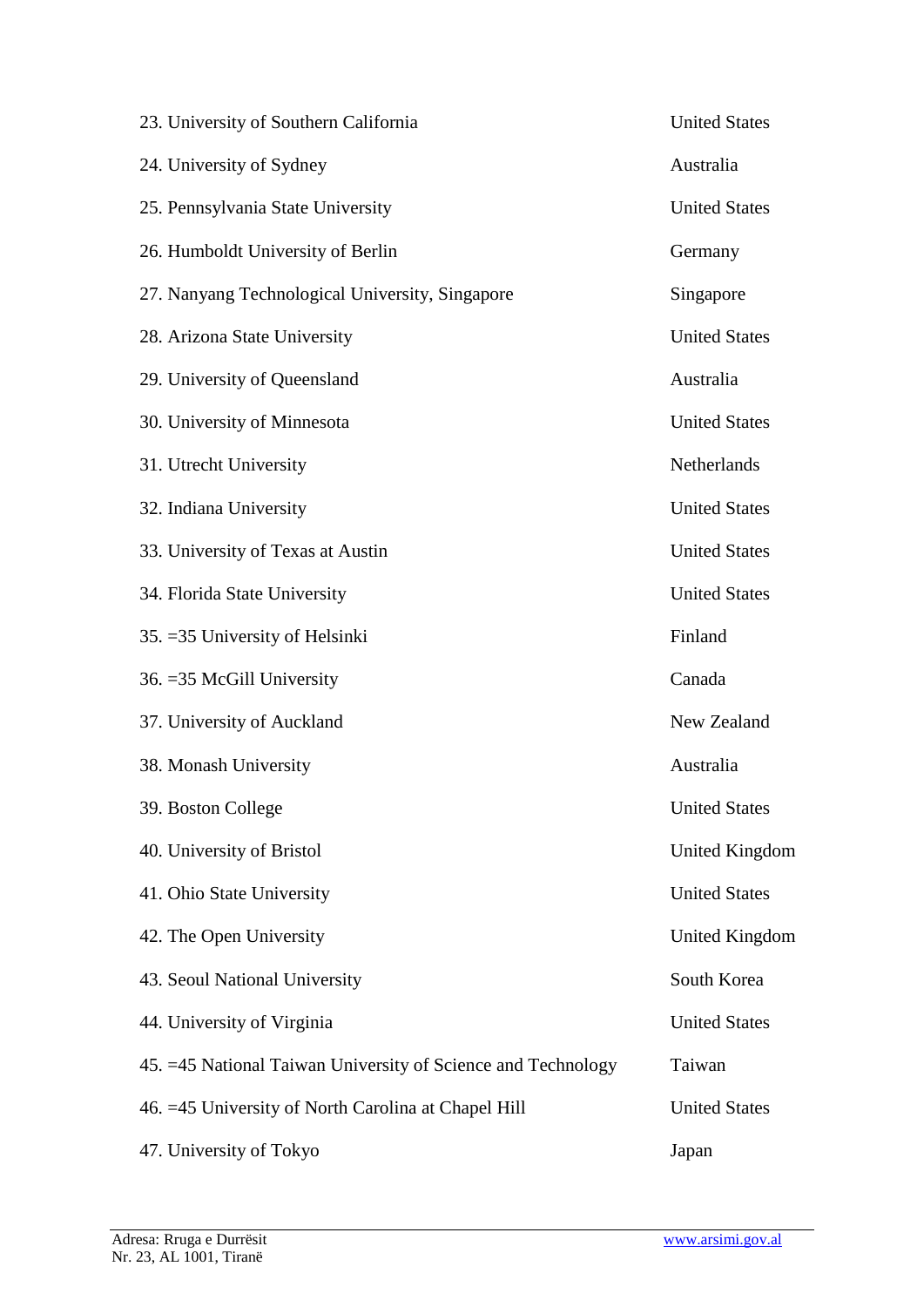| 48. Brown University                        | <b>United States</b>  |
|---------------------------------------------|-----------------------|
| 49. $=49$ Ghent University                  | Belgium               |
| 50. = 49 University of Sheffield            | United Kingdom        |
| 51. Durham University                       | <b>United Kingdom</b> |
| 52. University of Edinburgh                 | <b>United Kingdom</b> |
| 53. University of Tübingen                  | Germany               |
| 54. Lancaster University                    | United Kingdom        |
| 55. University of Georgia                   | <b>United States</b>  |
| 56. Maastricht University                   | <b>Netherlands</b>    |
| 57. University of Amsterdam                 | <b>Netherlands</b>    |
| 58. University of California, San Diego     | <b>United States</b>  |
| 59. University of Maryland, College Park    | <b>United States</b>  |
| 60. = 60 University of Alberta              | Canada                |
| 61. = 60 LMU Munich                         | Germany               |
| 62. University of New South Wales           | Australia             |
| 63. University of Hamburg                   | Germany               |
| 64. University of Southampton               | <b>United Kingdom</b> |
| 65. KU Leuven                               | Belgium               |
| 66. = 66 University of Colorado Boulder     | <b>United States</b>  |
| Korea University<br>$67. = 66$              | South Korea           |
| 68. University of Manchester                | United Kingdom        |
| 69. University of Nottingham                | United Kingdom        |
| 70. $=$ 70 Free University of Berlin        | Germany               |
| 71. = 70 University of Technology, Sydney   | Australia             |
| 72. University of California, Santa Barbara | <b>United States</b>  |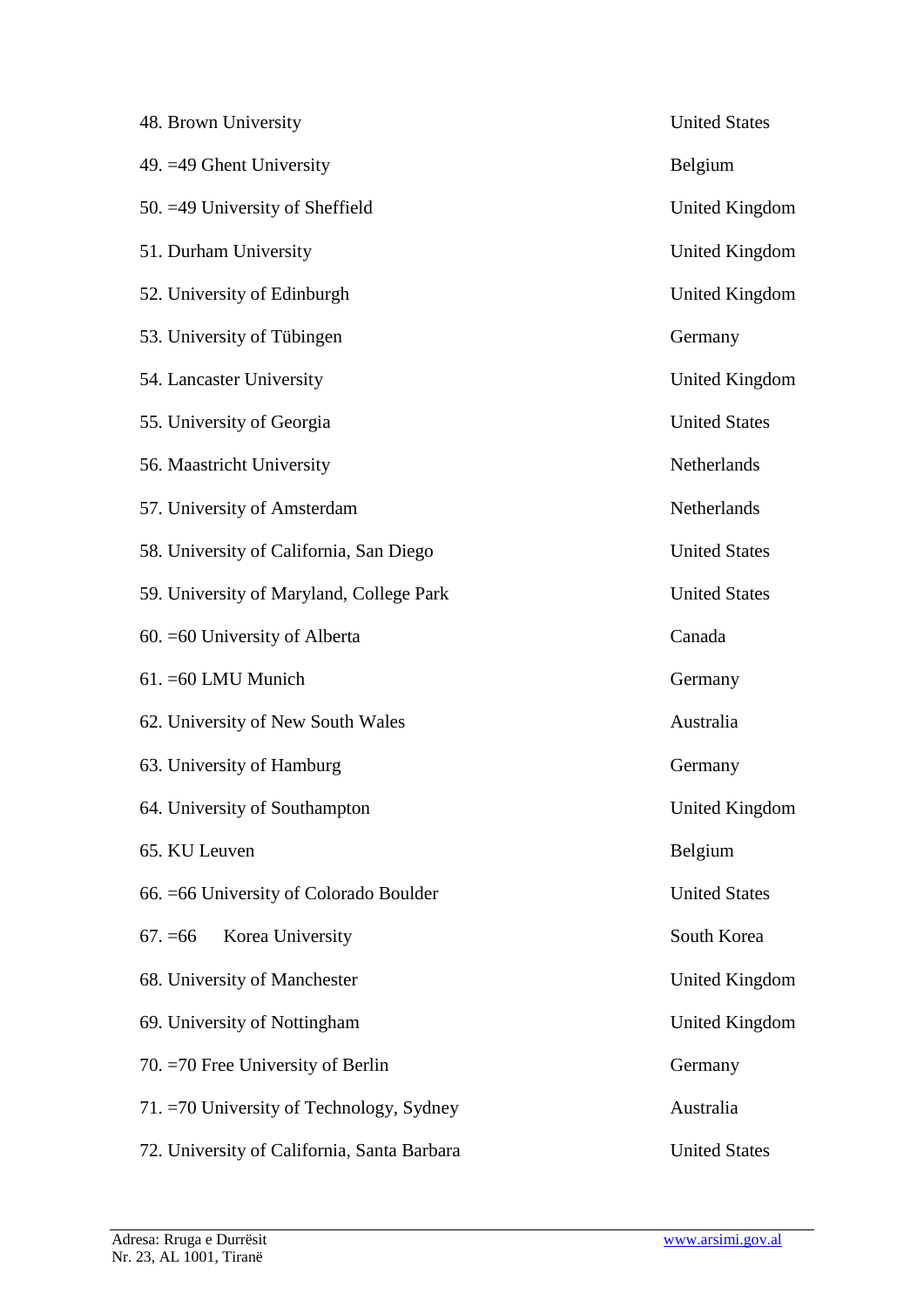| 73. University of Pittsburgh                 | <b>United States</b>      |
|----------------------------------------------|---------------------------|
| 74. University of California, Irvine         | <b>United States</b>      |
| 75. = 75 Delft University of Technology      | Netherlands               |
| 76. = 75 University of Warwick               | United Kingdom            |
| 77. University of Exeter                     | United Kingdom            |
| 78. Cardiff University                       | United Kingdom            |
| 79. University of Western Australia          | Australia                 |
| 80. University of Zurich                     | Switzerland               |
| 81. Boston University                        | <b>United States</b>      |
| 82. National Sun Yat-Sen University          | Taiwan                    |
| 83. University of Oslo                       | Norway                    |
| 84. University of Jyväskylä                  | Finland                   |
| 85. Tufts University                         | <b>United States</b>      |
| 86. = 86 University of Connecticut           | <b>United States</b>      |
| 87. = 86 University of Hawai'i at Mānoa      | <b>United States</b>      |
| 88. University of Groningen                  | <b>Netherlands</b>        |
| 89. = 89 University of Glasgow               | United Kingdom            |
| 90. = 89 Queensland University of Technology | Australia                 |
| 91. = 89 University of Rochester             | <b>United States</b>      |
| 92. = 89 University of York                  | United Kingdom            |
| 93. University of Kansas                     | <b>United States</b>      |
| 94. University of Miami                      | <b>United States</b>      |
| 95. University of Oregon                     | <b>United States</b>      |
| 96. University of Bath                       | United Kingdom            |
| 97. Lomonosov Moscow State University        | <b>Russian Federation</b> |